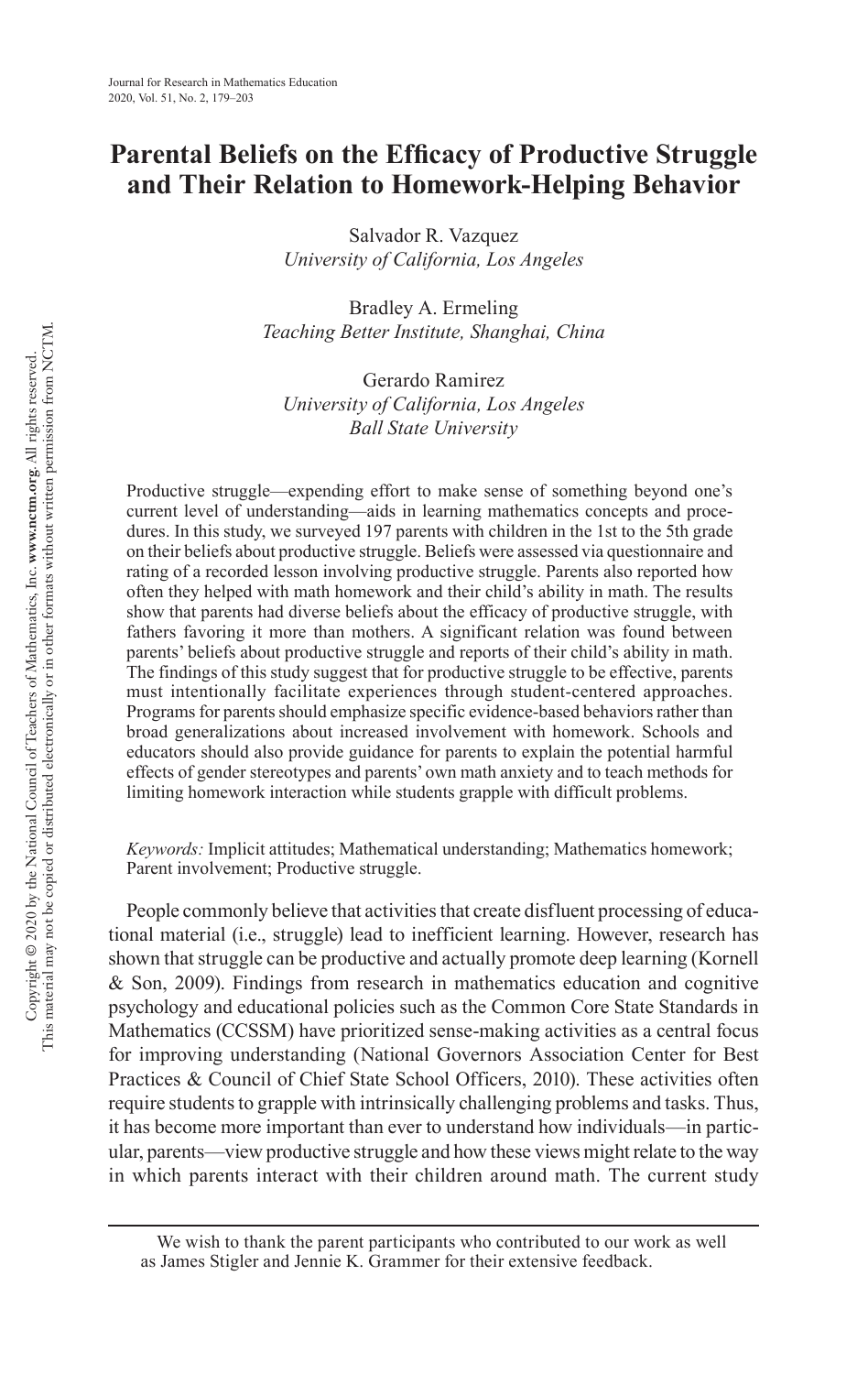investigated two modes of measuring parents' beliefs about productive struggle and analyzed the relationship between these indices and parents' math homework help.

### **Defining Productive Struggle**

For the purposes of this study, we define *productive struggle* as the act of expending effort to make sense of something that is beyond one's current level of understanding ([Hiebert & Grouws, 2007](#page-21-0)). Struggle is "productive" and does not cause frustration when students have sufficient knowledge and tools to tackle novel learning opportunities ([Ermeling, Hiebert, & Gallimore, 2015](#page-20-0)). Social development theory describes this appropriately situated intellectual stretch as the *zone of proximal development*—the difference between what a learner can do without help and what he or she can do with help ([Vygotsky, 1978](#page-23-0)). Distinguishing between productive and unproductive struggles in mathematics involves at least four critical factors: (a) Are students struggling with the mathematics or with the instructions or procedures for the task? (b) Do the students have sufficient prior knowledge to tackle the problem? (c) Are students able to make progress and meaningfully attempt a solution? (d) Are students struggling with the central mathematical concepts or with peripheral aspects of the problem that might be distracting them from the key ideas and learning goals? ([Hiebert & Grouws, 2007;](#page-21-0) [Kapur &](#page-21-1)  [Bielaczyc, 2012](#page-21-1); [Roll, Baker, Aleven, & Koedinger, 2014](#page-22-2); [Warshauer, 2015](#page-23-1)).

### **Productive Struggle in School**

Research on the benefits of intentional struggle-filled learning has a long history, with thinkers such as John Dewey ([Hiebert & Grouws, 2007](#page-21-0)), [Vygotsky](#page-23-0)  [\(1978\),](#page-23-0) and [Piaget \(1952\)](#page-22-3) theorizing about the benefits of exposing children to challenging learning experiences that allow them to construct their own understanding. However, only recently have studies begun to provide empirical evidence for the benefits underlying productive struggle during learning. As noted in our definition, productive struggle is based on the notion that destabilizing a child's knowledge of the world and exposing him or her to scaffolded activities that are just beyond his or her individual level of understanding drive learning. Productive struggle has become a prevalent topic in education circles recently because the CCSSM are heavily influenced by the notion of struggling and persisting with math problems. Initial evidence of a relationship between productive struggle and achievement in mathematics came from the Third International Mathematics and Science Study (TIMSS) video study. The goal of TIMSS was to assess how math and science were being taught in eighth-grade math classes in countries around the world and, in doing so, help unravel which teaching practices facilitated student achievement ([Hiebert & Stigler, 2000](#page-21-2); [Hiebert et al., 2005\)](#page-21-3). In higher performing regions like Japan and Hong Kong, for instance, teachers provided students with more opportunities to engage in struggle-inducing activities such as creating their own methods for solving problems based on previous lessons, writing their own proofs, and applying concepts to new types of problems ([Hiebert](#page-21-3)  [et al., 2005\)](#page-21-3). In contrast, students in the United States spent more time practicing well-learned procedural activities that had just been demonstrated by the teacher.

Practice on procedural skills can present opportunities for productive struggle if the skill must be adapted to fit novel problems or if students are required to justify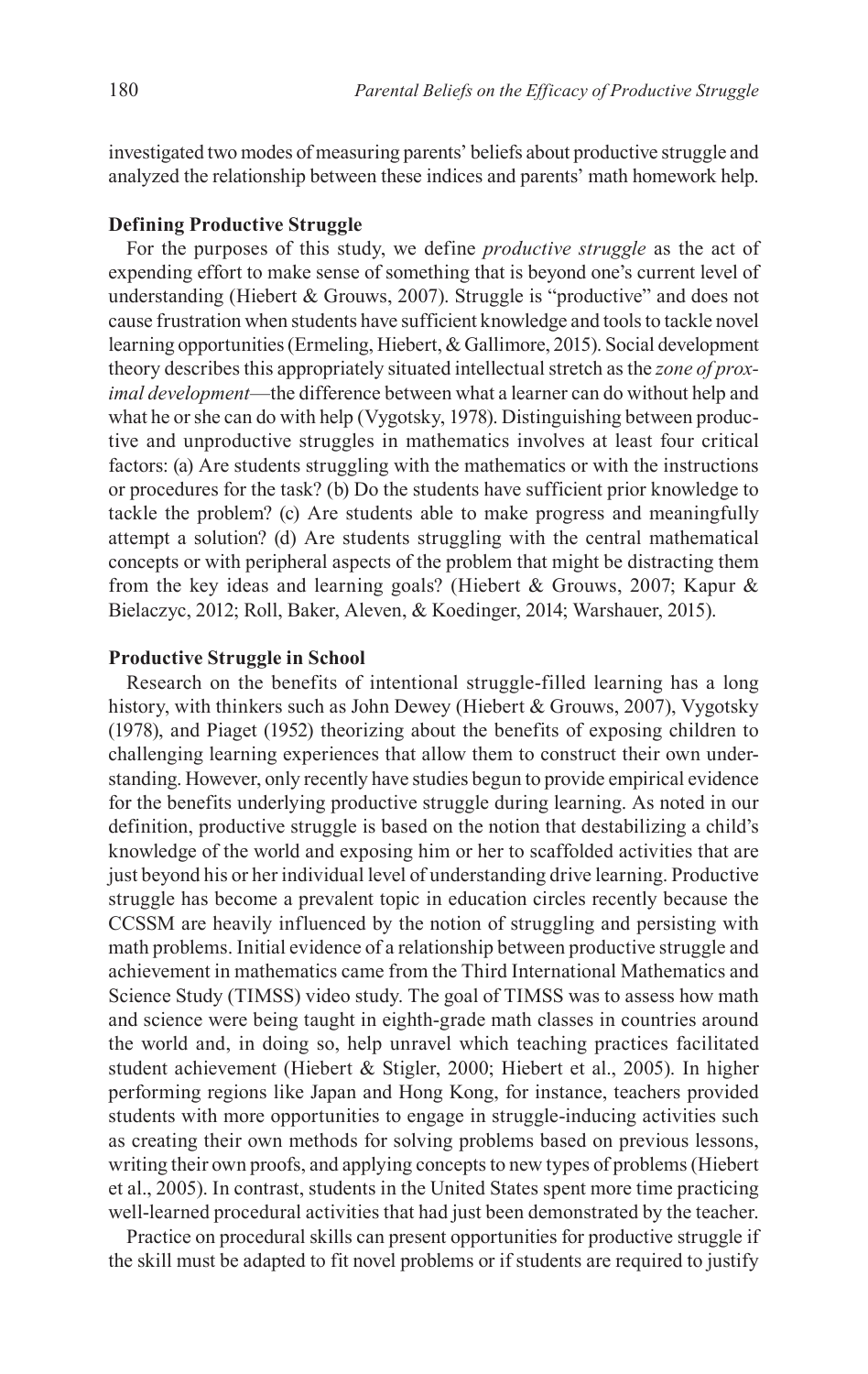why a procedure works. Research in the area of deliberate practice also suggests that practice of procedural skills can present productive challenges for students when these activities are highly structured, contain a specific goal in mind, and require students to expend a great degree of effort with an intense focus on problems that are within their zone of proximal development ([Ericsson, Krampe, & Tesch-Römer,](#page-20-1)  [1993\)](#page-20-1). However, although procedural practice can be a form of productive struggle, U.S. math instruction often converts important problems designed for deeper thinking, comparison, and analysis into routine exercises ([Hiebert et al., 2005](#page-21-3)).

Productive struggle has also been illustrated in K–12 case studies that document teachers' efforts to move from traditional methods of lecture and practice of welllearned procedures to more open-ended instructional approaches that facilitate student inquiry around challenging problems [\(Ermeling, 2010;](#page-20-2) [Reinhart, 2000](#page-22-4); [Smith, 2009](#page-23-2)). For instance, in the course of developing an inquiry-based professional development program for science teachers, [Ermeling \(2010\)](#page-20-2) found that promoting productive struggle helped teachers to better assess what misconceptions students held about important concepts in physics, biology, and chemistry. In instances when the participating teachers failed to adhere to the strugglepromoting lesson plans, students responded to the lesson as if they understood the material but still failed to grasp the concept that was being taught. Productive struggle requires a substantial shift in how educators (both teachers and parents alike) approach challenging problems and tasks but can lead to students' deeper understanding and application of underlying concepts.

The claim that productive struggle can enhance deeper learning and understanding is also well supported by research from cognitive psychology investigating the mechanism underlying the benefits of struggle. For instance, many findings illustrate that increasing the difficulty of student learning activities results in the building of relevant associations [\(Carpenter, 2009\)](#page-20-3), increased elaboration [\(Rowland, 2014\)](#page-23-3) and semantic precision ([Karpicke & Zaromb, 2010](#page-21-4)), and a heightened knowledge of how one knows what one knows and does not know ([Benjamin & Bird, 2006](#page-19-0); [Toppino & Cohen, 2010](#page-23-4)), as well as potentiating subsequent learning ([Richland, Kornell, & Kao, 2009\)](#page-22-5). Indeed, decades of research on what is termed *desirable difficulties* suggests that activities that promote effortful study and retrieval can be efficacious ([Bjork & Bjork, 2011;](#page-19-1) [Clark & Bjork, 2014](#page-20-4)). Instructors can implement desirable learning principles by spacing out study episodes [\(Cepeda, Pashler, Vul, Wixted, & Rohrer, 2006\)](#page-20-5), using a spiral curriculum ([Bunce, VandenPlas, & Soulis, 2011\)](#page-20-6), requiring students to self-generate information [\(Crutcher & Healy, 1989](#page-20-7)), interweaving topics during homework ([Rohrer & Taylor, 2007](#page-22-6)), and providing students with frequent opportunities for retrieval practice [\(Khanna, Brack, & Finken, 2013;](#page-21-5) [Lawrence, 2013](#page-22-7)). What all these practices have in common is that they force students to expend a great degree of effort in recalling content and hence create productive struggle experiences. Classroom cognitive science studies also find that engaging in what [Kapur \(2008,](#page-21-6) [2010,](#page-21-7) [2014\)](#page-21-8) calls *productive failure* leads to better retention of material, better conceptual understanding, and greater variety in solution approaches to complex math problems. Kapur also postulates that engaging in productive failure, much like productive struggle, facilitates exploration of the problem space through repeated attempts at analyzing the problem [\(Kapur, 2008](#page-21-6)). Ultimately, situations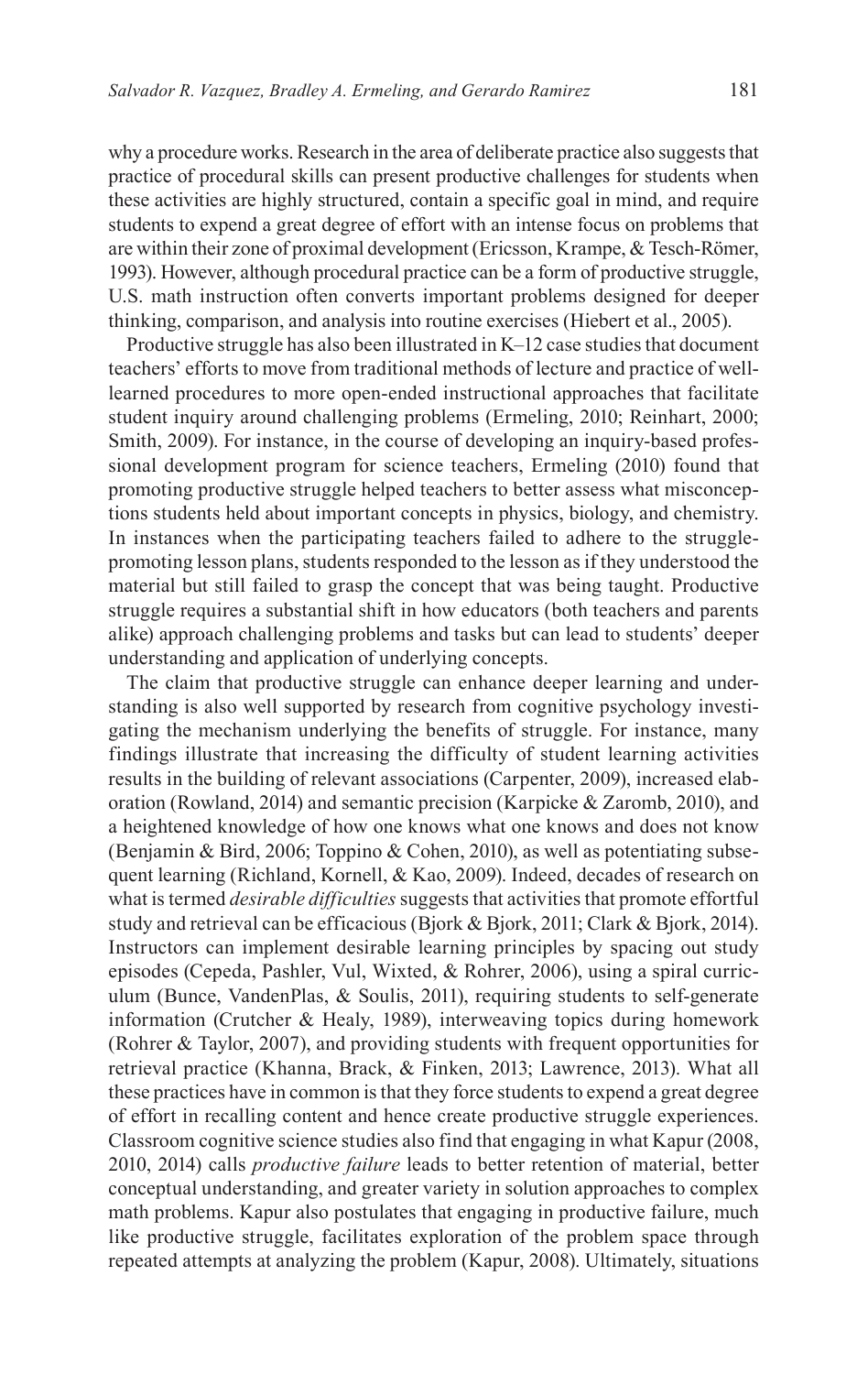that require a student to struggle may activate prior knowledge and promote greater differentiation during the problem-solving phase, which in turn alleviates the adverse effects of higher cognitive load that is often reported by students in these studies, thus allowing them to outperform those students who do not experience struggle ([Kapur, 2014\)](#page-21-8).

### **Parental Perceptions of Productive Struggle**

Although there is substantial evidence that productive struggle is beneficial to students within the classroom, little is known about how productive struggle might facilitate learning in other environments, such as the home. Historically, formal education in the United States was initially contained within the home, but as education transitioned to a public institution, parents gradually withdrew from the educational process and placed the onus of student achievement on schools and teachers [\(Jeynes, 2013](#page-21-9)). Parental involvement came to the attention of research circles around the 1970s when researchers began to notice the correlation between declining SAT scores and increases in divorces [\(Jeynes, 2013](#page-21-9); [McLanahan & Sandefur, 1994](#page-22-8); ["On](#page-22-9) [Further Examination," 1977\)](#page-22-9). This observation heightened focus on the role that parents play in shaping learning opportunities for their children. Additionally, the importance of parental involvement has become more relevant as the federal government has increased legislation of parental involvement in educational reform policies like Goals 2000 and No Child Left Behind ([Epstein, 2005;](#page-20-8) [Kohl, Lengua, &](#page-21-10)  [McMahon, 2000\)](#page-21-10), which have encouraged school districts to engage parents in their children's education. Given the reported benefits of parental involvement, parents are commonly asked to be involved in their children's education by teachers and schools [\(Cooper, Lindsay, & Nye, 2000](#page-20-9); [Kohl et al., 2000;](#page-21-10) [Patrikakou & Weissberg, 2000\)](#page-22-10).

Even though there are various ways that a parent might get involved in their child's math education, many parents may interpret the call for parental involvement as primarily about helping children with math homework. Unfortunately, research on parental involvement around math homework has produced an inconclusive picture [\(Cooper et al., 2000](#page-20-9); [Hoover-Dempsey et al., 2001](#page-21-11); [Patall, Cooper,](#page-22-11) [& Robinson, 2008](#page-22-11)), with some evidence suggesting that it could even be detrimental to children's education ([Maloney, Ramirez, Gunderson, Levine, & Beilock,](#page-22-12)  [2015;](#page-22-12) [Robinson & Harris, 2014\)](#page-22-13). The role that parents play in fostering productive struggle and a positive attitude toward productive struggle during math homework help is important because parents serve as role models for how students view disfluent learning experiences (i.e., experiences where students process information slowly) around math. For instance, research on homework-helping interactions between parents and children shows that children often adopt their parents' atti-tudes and beliefs about the efficacy of struggle ([Epstein, 2005;](#page-20-8) Haimovitz  $\&$ [Dweck, 2016;](#page-21-12) [Kohl et al., 2000](#page-21-10)). In one recent study ([Haimovitz & Dweck, 2016](#page-21-12)), researchers examined how parents' beliefs about the efficacy of failure relate to children's own beliefs about whether ability is something that is fixed or something that can grow with effort. They found that parents who viewed failure as something that could enhance (as opposed to debilitate) learning predicted what children subsequently believe about their capacity to grow in their own abilities.

Other studies in the area of homework help indicate that parents can transfer their own negative beliefs to their child during homework help, with a direct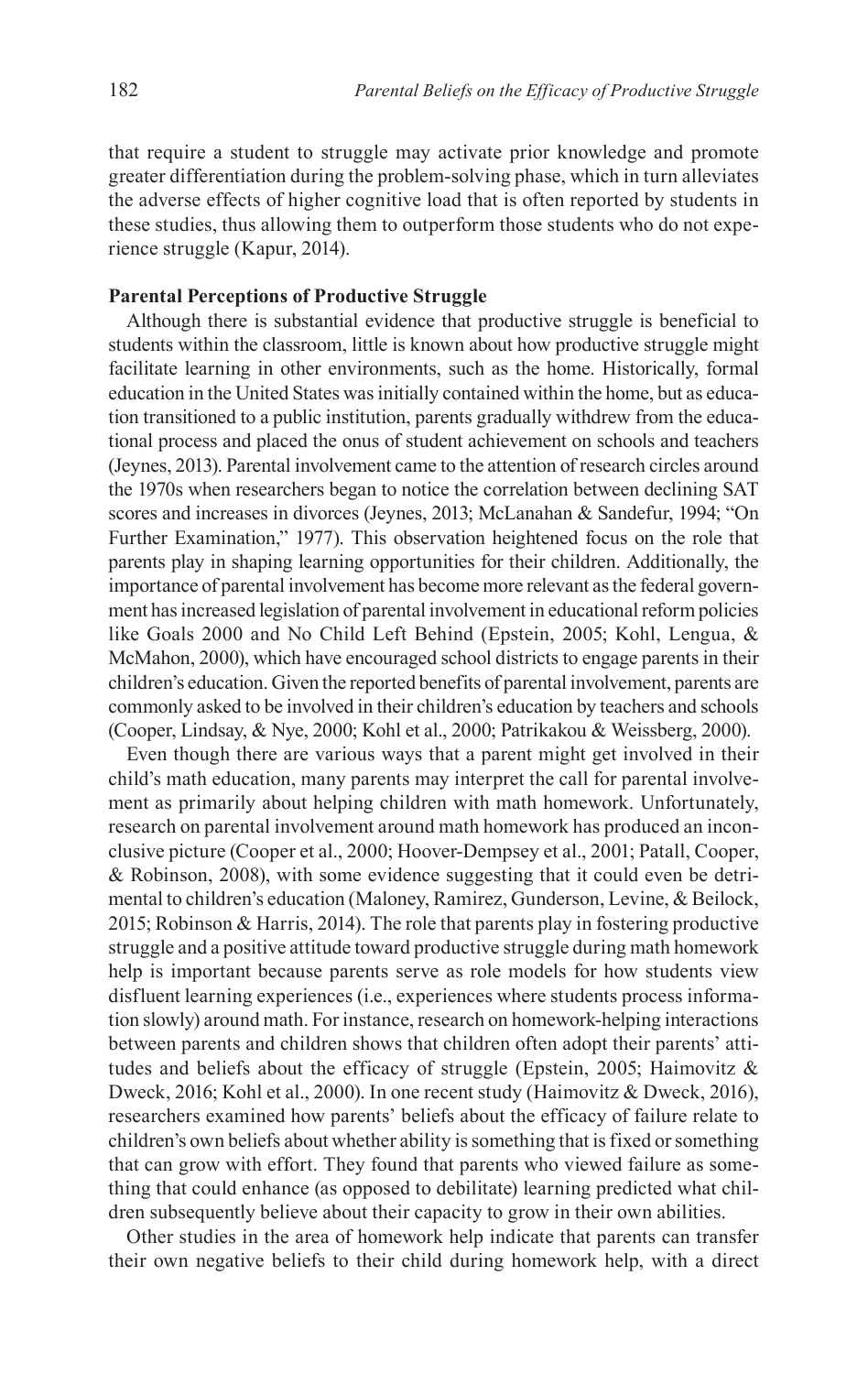influence on how children learn ([Bhanot & Jovanovic, 2005](#page-19-2); [Gonida & Cortina,](#page-20-10) [2014;](#page-20-10) [Pomerantz, Wang, & Ng, 2005](#page-22-14)). [Pomerantz, Wang, and Ng \(2005\)](#page-22-14) investigated mothers' affect during homework interactions. Using a daily interview method for collecting data, they found that mothers reported a more negative affect in the form of annoyance and frustration on days that they assisted their children with homework. The authors concluded that the negative affect was not a result of mothers having to help their children but instead was a consequence of the mother perceiving the child as helpless. The negative affect reported by mothers was not predictive of their children's emotional and motivational functioning 6 months later as long as the mothers were able to maintain positive affect during the homework-helping interaction. Correspondingly, when mothers reported heightened levels of negative affect and were not able to maintain positive affect during the homework-helping interaction itself, children reported poor emotional functioning 6 months later. This study provides evidence that homework interactions can be a vehicle for transferring more than academic knowledge from a parent to a child. Most importantly, this study highlights the influence of perception: How a parent perceives the child not only affects how the parent chooses to approach the homework interaction but also influences the child's emotions and motivations for challenging educational activities.

Why do teachers and parents in the United States view struggle-filled learning as a mark of ineffective learning? Previous cross-cultural investigations suggest that people in the United States tend to hold a self-enhancing orientation that views failure and effort as threats to success ([Heine et al., 2001](#page-21-13)). Researchers have also noted that Americans tend to ascribe higher value to experiences that are processed faster, smoother, and more fluently [\(Carrell & West, 2010](#page-20-11); [Jacoby & Brooks, 1984](#page-21-14)). For example, students in the United States rate classroom teaching as more effective when the instruction is less challenging and leads to higher immediate perfor-mance ([Kornell & Hausman, 2016\)](#page-22-15). It is not surprising, then, that students and teachers in the United States often assume that quick, snappy processing and instruction are the mark of effective learning, and these beliefs are passed down culturally within the home and the classroom ([Haimovitz & Dweck, 2016](#page-21-12); [Stevenson & Stigler, 1994;](#page-23-5) [Stigler & Hiebert, 2009](#page-23-6)).

When operating from this struggle-harms-learning premise, parents may make ineffective decisions regarding their children's education during homework helping. For instance, adults often fail to make good decisions about what leads to effective learning, and those decisions influence test performance (Kornell  $\&$ [Bjork, 2007](#page-22-16)). Similarly, parents might misunderstand the role of productive struggle in a child's learning and cause more harm than good when they seek to alleviate any signs of disfluent learning. [Maloney, Ramirez, Gunderson, Levine,](#page-22-12)  [and Beilock \(2015\),](#page-22-12) for instance, demonstrated that among parents with math anxiety, a higher frequency of help with homework was associated with lower gains in their own children's math achievement across the school year [\(Maloney](#page-22-12)  [et al., 2015\)](#page-22-12). Similarly, [Bhanot and Jovanovic \(2005\)](#page-19-2) found that frequent parental attempts to help resulted in diminished confidence among their children.

The aforementioned studies help illustrate that the beliefs that parents bring to homework-helping interactions can significantly affect not only how children approach homework but also how they approach their struggle-filled academic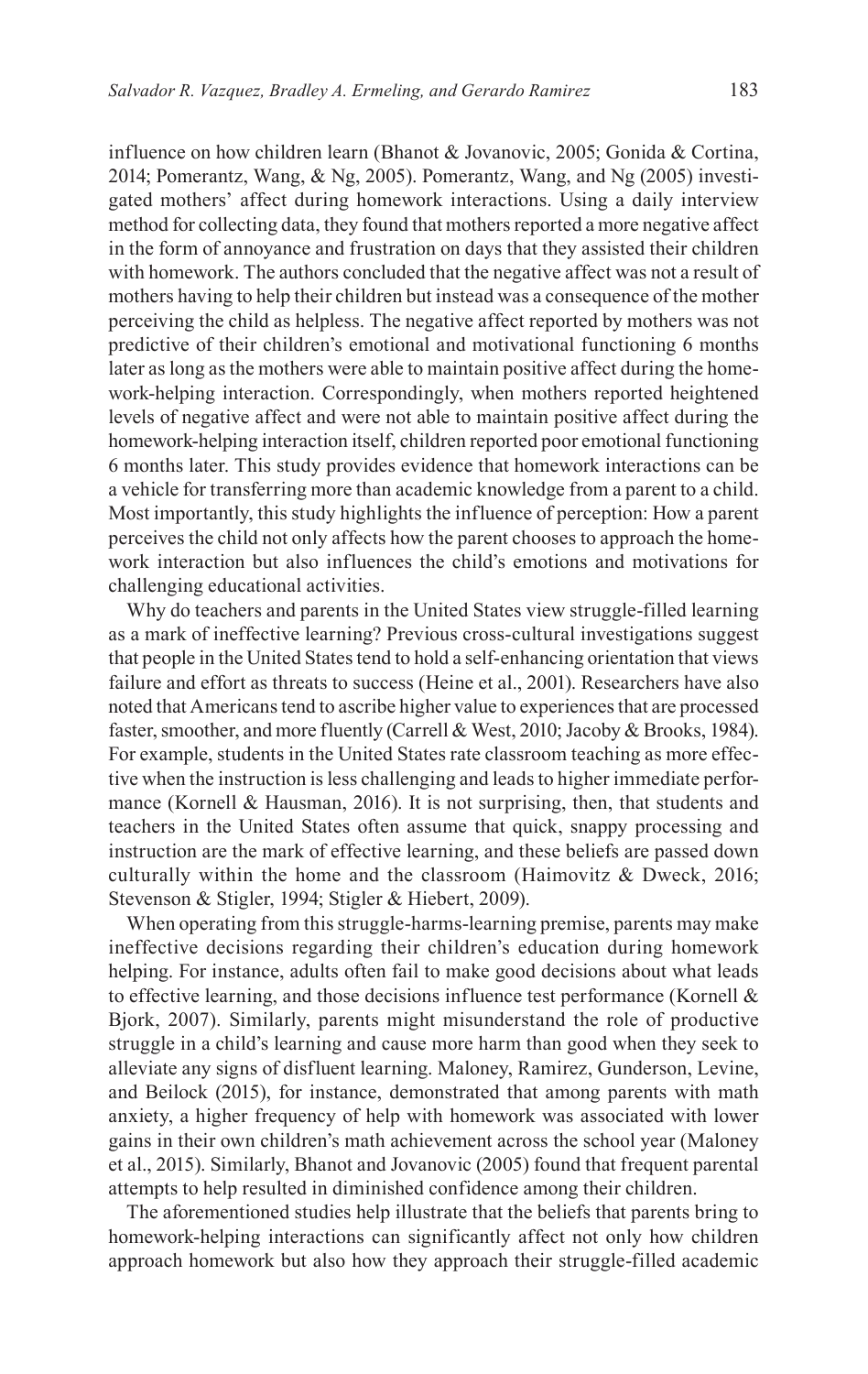work in general. Of course, most parents enter these homework interactions with the intent of helping rather than hurting children's learning and disposition. However, the research outlined thus far suggests that parents who prevent students from experiencing productive struggle, perhaps by providing frequent homework help, may disrupt children's learning. Hence, there is an important impetus for understanding what parents believe regarding productive struggle.

### **Dual Beliefs Toward Productive Struggle**

Many parents today face a different way of learning math compared to what they experienced within an educational system that required them to repeatedly solve well-learned math problems for the sake of improving speed and efficiency. Given that instructors (i.e., parents and teachers) often struggle to give up cultural scripts in how they teach math (Stigler  $&$  Hiebert, 1998), we surmised that parents may hold conflicting beliefs regarding the efficacy of struggle for learning: Although they self-report believing in the efficacy of productive struggle, their implicit distrust toward new methods that value productive struggle persists ([Dovidio, Gaertner, Kawakami, & Hodson, 2002;](#page-20-12) [Wilson, Lindsey, & Schooler,](#page-23-8)  [2000](#page-23-8)).

One way we can learn more about parent's views of productive struggle in the home is by asking parents to self-report their beliefs toward components and behaviors that promote productive struggle (i.e., persistence, tolerating challenging problems, and working toward conceptual understanding). Asking parents what they think and feel about the underlying behaviors that make up productive struggle can give us insights into parents' deliberate, constructed, and explicit (or conscious) beliefs toward productive struggle. However, these beliefs may be heavily influenced by self-presentational concerns in which the parents attempt to match their beliefs to the experiment's expectations ([Baumeister, 1982\)](#page-19-3). Another possibility is that the explicit beliefs expressed by parents may not adequately capture their habitual, automatic, or implicit belief that often persists in memory ([Wilson, 2011\)](#page-23-9). The Dual Attitude Model proposed by [Wilson, Lindsey, and](#page-23-8) [Schooler \(2000\)](#page-23-8) suggests that when an individual changes his or her attitude, it is still possible for the original attitude to persist implicitly and be expressed indirectly. With new educational reforms dictating a focus on improving student reasoning, it is likely that even parents who in theory may subscribe to the new belief about productive struggle may still hold (at an implicit level) a deeply held negative belief about struggle-filled learning. If this is the case, then parents may simultaneously express both a positive and negative disposition toward activities and behaviors that promote productive struggle.

Therefore, we reasoned that although some parents may report believing in the efficacy of productive struggle activities, traditional conceptions around the harm of struggle will lead to a very different pattern of responses using an implicit or indirect measure of parents' beliefs around productive struggle. To get at parents' implicit beliefs, we asked parents to evaluate a video of a classroom lesson that engages students in the disfluent process of productive struggle. This implicit measure allowed us to assess what parents think about productive struggle when seeing it in practice. By using both explicit (i.e., self-report questionnaire) and implicit (evaluation of a classroom lesson video) attitudinal measures, we hoped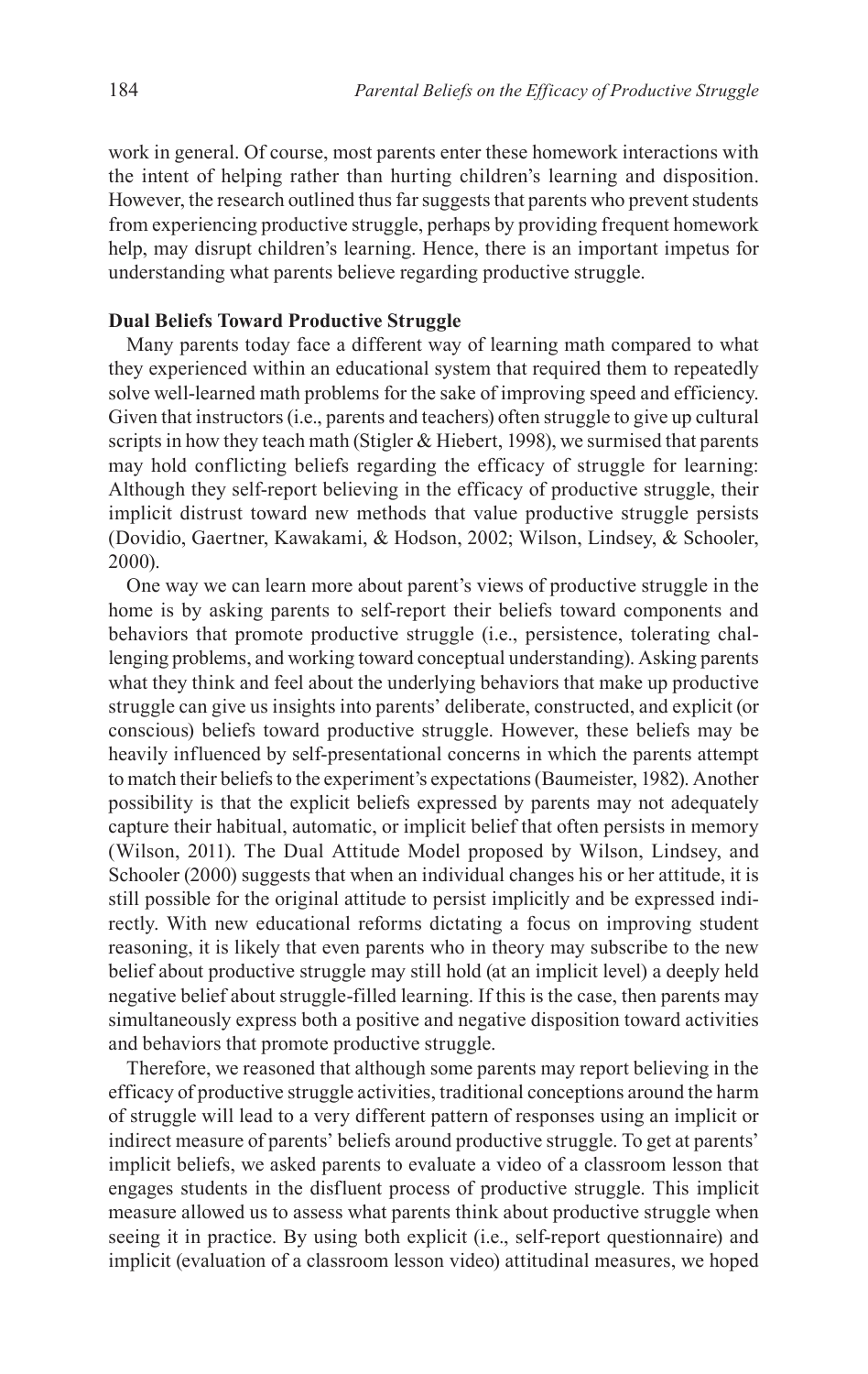to capture parents' dual beliefs around the efficacy of productive struggle. Knowing more about parents' perceptions toward productive struggle can help us understand more about how parents can better facilitate learning math at home and how well parents have internalized math reforms focused on reasoning and struggle.

### **The Current Study**

To that end, this study investigated parent perceptions of productive struggle using a questionnaire and a classroom lesson video where students were engaged in a sustained episode of productive struggle. We sampled 197 parents to assess the relation between their belief in the efficacy of productive struggle (using both explicit and implicit measures) and how often they helped their children with math homework. In addition, parents were asked to report their perceptions of their child's ability in math. Finally, we were also interested in examining whether parents' beliefs are moderated by the gender of both the parent and the child. We know that mathematics is a domain plagued by gendered ability beliefs ([Beilock,](#page-19-4)  [Gunderson, Ramirez, & Levine, 2010](#page-19-4)) and that parents often treat their children differently according to their gender [\(Lytton & Romney, 1991\)](#page-22-17). Even parents who view struggle as effective for learning may provide unsolicited help around homework for girls rather than boys ([Bhanot & Jovanovic, 2005](#page-19-2); [Gunderson, Ramirez,](#page-21-15)  [Levine, & Beilock, 2012](#page-21-15); [Pomerantz et al., 2005](#page-22-14)). This study aimed to address the following questions:

- 1. What are parents' explicit and implicit beliefs about the efficacy of productive struggle?
- 2. Do parents' beliefs about the efficacy of productive struggle differ by parent or child gender?
- 3. Is there a relation between parents' beliefs in the efficacy of productive struggle and how often they help with math homework?
- 4. Do parents' perceptions of their child's ability in math relate to parents' beliefs about the efficacy of struggle?

### **Method**

### **Participants**

For our main sample, we recruited a set of 286 parents on Amazon Mechanical Turk (MTurk), an open online marketplace for getting work done by others. MTurk contains essential elements for conducting research, such as an integrated participant compensation system; a large participant pool; and a streamlined process of study design, participant recruitment, and data collection ([Buhrmester, Kwang,](#page-20-13)  [& Gosling, 2011\)](#page-20-13). Using this online platform, parents were recruited to answer questions regarding their beliefs about the efficacy of productive struggle, about interactions with their child during homework, and their impressions after watching an example classroom lesson video of productive struggle.

To qualify for participation in the study, parents had to answer two qualifying questions in the affirmative: "Are you a parent to a child in elementary school (grades 1st through 5th)?" and "Does your child's teacher assign homework?"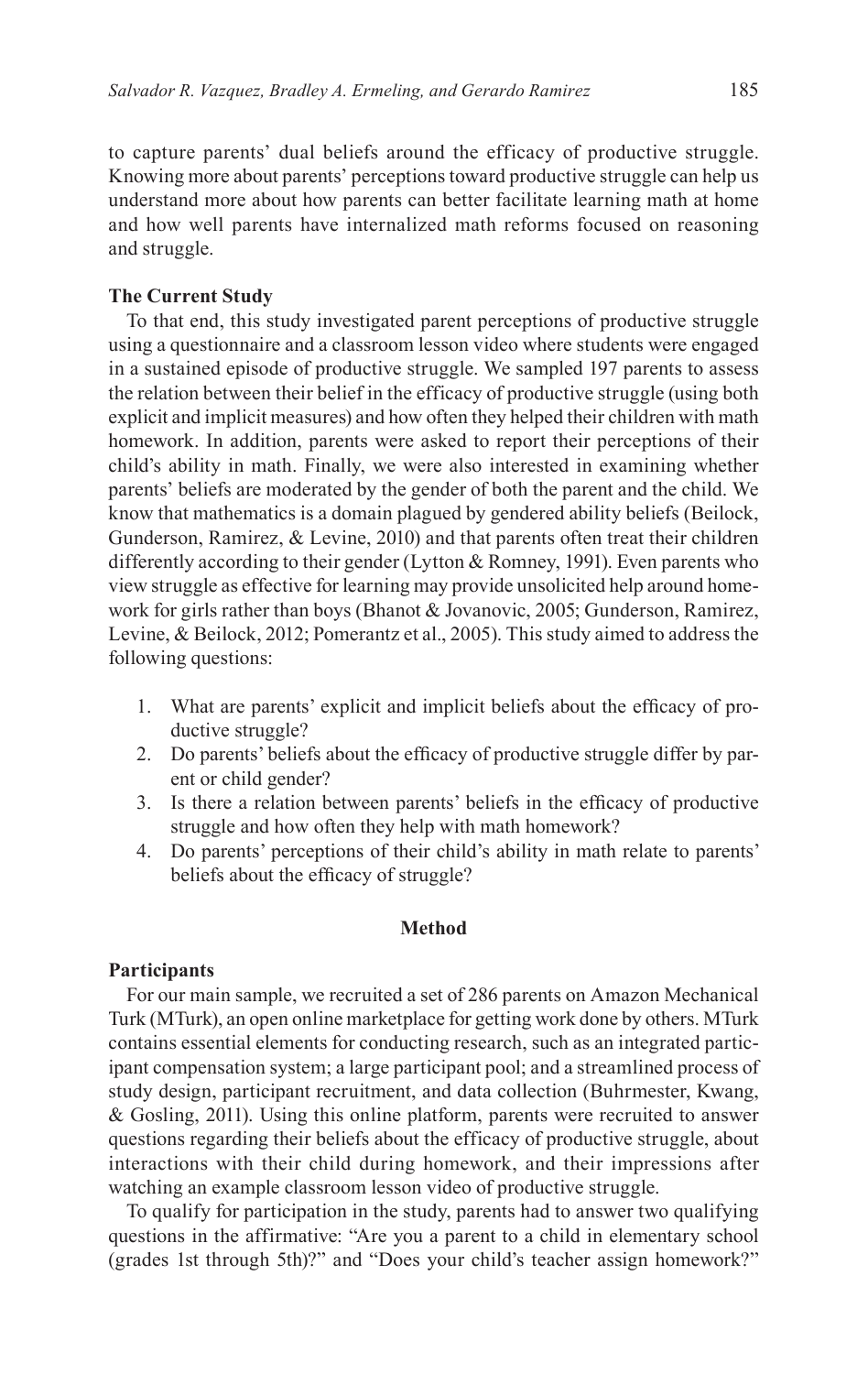Parents who failed to answer either of the two questions affirmatively were skipped to the end of the survey and thanked for attempting to participate. Parents who qualified to participate were asked several additional questions throughout the main survey to assess participant fidelity. For instance, participants were asked at the beginning and end of the survey to indicate their child's date of birth. These questions were designed to verify that parents were not misrepresenting their parental status. We also embedded an attention check within the middle of the survey to ensure that participants were paying attention. Parents who had more than one child in Grades 1–5 were asked to focus on one child in particular. Those who completed the survey received \$2 for their participation.

After omitting participants who did not qualify for our study, because they had no children, they were not consistent on the birthday questions, or they did not answer the attention questions correctly, our main study sample was reduced to a total of 197 individuals. The individuals who remained were parents who reported having children attending elementary school in the first through fifth grades within the United States. The mean age of the 197 parents was  $34.2$  (*SD* = 6.91), with 101 (51.3%) of them being females. The mean school grade level of the 197 children that the parents were asked to answer questions about was 2.72 (*SD* = 1.48), with 108 (54.8%) of them being males (see [Table 1](#page-8-0) for participant demographics).

### **Measures and Procedures**

Participants who responded to the advertisement on MTurk and met all qualifications for participation were directed to the study's page at Survey Monkey, an online platform for administering surveys. There, the participants were presented with a survey consisting of the **Belief** in the Efficacy of Struggle Questionnaire (BESQ), the classroom lesson video and associated questions, and two questions about their homework-helping interactions with their children. The survey took approximately thirty minutes to complete. Each component of the survey is described in greater detail in the subsections below.

**Belief in the Efficacy of Struggle Questionnaire (BESQ).** Parent's explicit beliefs toward productive struggle were measured using a scale designed to tap into the operational definition of productive struggle, which is expending effort to make sense of something that is beyond one's current level of understanding [\(Hiebert & Grouws, 2007\)](#page-21-0).

Parents were asked to express their agreement with learning situations that vary in the extent to which they might promote productive struggle as described in the literature (e.g., "Children will learn more if they are given math problems that take a long time to think through and solve"). Parents rated each item on a 5-point Likert scale ranging from 1 (Strongly Disagree) to 5 (Strongly Agree).

Survey construction began by generating a total of 49 items which the research team subsequently evaluated. We removed items that (a) were redundant, (b) were poorly worded, (c) were difficult to understand the intended meaning, or (d) did not fit our definitional framework. This initial screening reduced our sample of items to 18. We then pilot tested the remaining 18 items by recruiting a sample of 235 parents from MTurk. This sample of 235 participants was distinct from the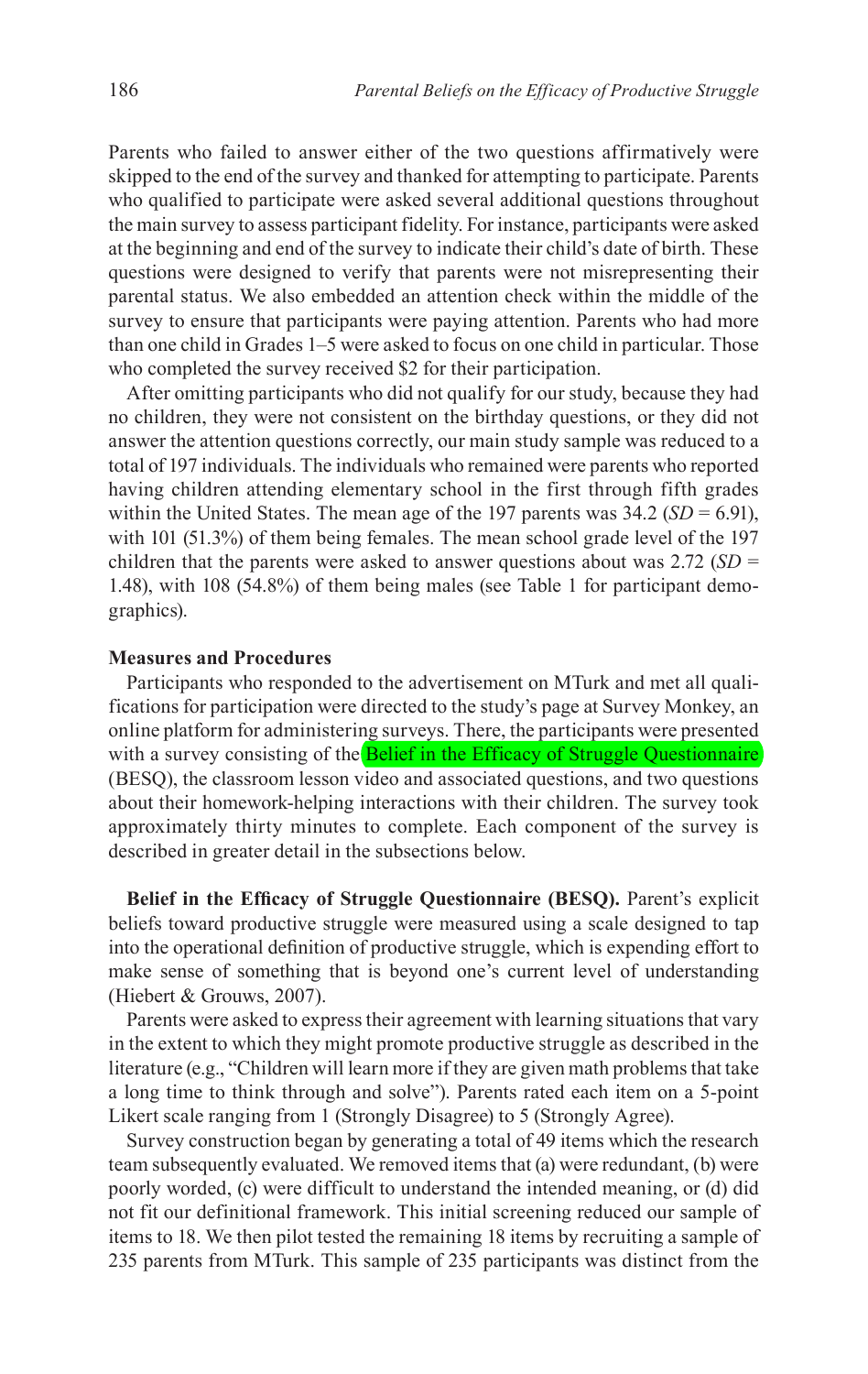| Variable                                             | Frequency      | Percent |
|------------------------------------------------------|----------------|---------|
| Ethnicity                                            |                |         |
| Native American                                      | $\overline{2}$ | 1.0     |
| Asian                                                | 12             | 6.1     |
| African American                                     | 21             | 10.7    |
| Latino                                               | 16             | 8.1     |
| White                                                | 132            | 67.0    |
| Other                                                | 14             | 7.1     |
| Income (US\$)                                        |                |         |
| Less than $15,000$                                   | $\overline{4}$ | 2.0     |
| 15,000 to 34,999                                     | 35             | 17.8    |
| 35,000 to 49,999                                     | 45             | 22.8    |
| 50,000 to 74,999                                     | 57             | 28.9    |
| 75,000 to 99,999                                     | 26             | 13.2    |
| 100,000 or more                                      | 30             | 15.2    |
| Education                                            |                |         |
| Less than high school                                | $\mathbf{1}$   | 0.5     |
| High school or GED                                   | 20             | 10.2    |
| At least 1 year of college                           | 43             | 21.8    |
| Associate or equivalent 2-year undergraduate degree  | 31             | 15.7    |
| Bachelor's or equivalent 4-year undergraduate degree | 69             | 35.0    |
| Some graduate training (not completed)               | 7              | 3.6     |
| Graduate degree                                      | 26             | 13.2    |

<span id="page-8-0"></span>Table 1 *Participant Demographics (N = 197)*

main study sample of 197 parents described above. Once again, we only included those participants who passed all the parent and attention screening questions described above. Each participant was tasked with completing the initial 18-item questionnaire using the same response scale described above. Participants were paid \$0.75 for completing the 10-minute pilot survey. Based on this initial pilot, we removed items with average responses that were at the floor or ceiling, which reduced the total size of the questionnaire to 13 items. The remaining 13 items were grouped into the following three broad categories that are based on the understanding of behaviors that influence productive struggle as described in the literature: (1) Enable Extended Struggle versus Provide Immediate Assistance, (2) Encourage Conceptual Inquiry versus Teach/Review Known Procedures, and (3) Foster Tolerance for Mental Angst versus Act to Reduce Mental Angst. Internal consistency (using Cronbach's α) for 12 of the 13 items yielded a value of  $α = .857$ , which was close to the internal consistency of all 13 items ( $\alpha$  = .853), and so Item 6 was omitted from the final scale (see the [Appendix](#page-24-0)).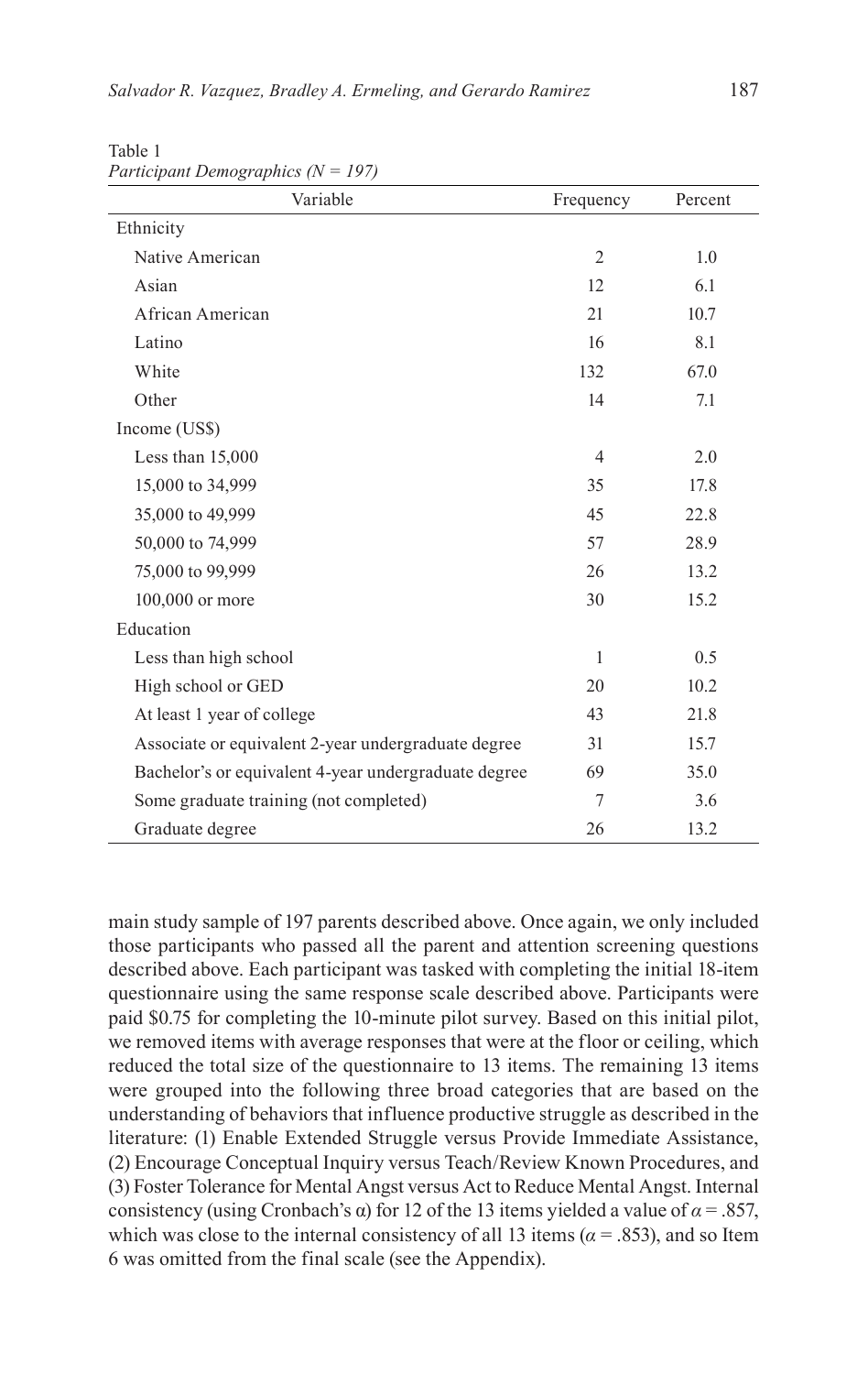**Classroom Lesson Video.** As a component of the survey on Survey Monkey, we also measured parent's implicit beliefs toward the efficacy of productive struggle by asking them to watch a video clip that showcased second-grade students engaging in an episode of productive struggle in a Japanese classroom where productive struggle is a regular part of daily instruction. The lesson in the video consisted of a teacher posing the following challenging math problem in Japanese (the video had English subtitles) to a class of second-grade students: Solve the following equation by placing "+" and "−" signs in between the numbers on the left side,  $1\ 2\ 3\ 4\ 5\ 6\ 7\ 8\ 9 = 100$ . Possible solutions might include  $1 + 2 +$  $3 - 4 + 5 + 6 + 78 + 9 = 100$  or  $123 - 45 - 67 + 89 = 100$ . The teacher explicitly stated that for the first portion of the class, the students would have to try and solve the problem on their own. Students could ask questions and the teacher offered feedback without ever explicitly stating the answer to the problem.

From the original 10-minute clip, a total of 3 minutes and 35 seconds were selected and separated into three segments. The segments were designed to illustrate the progression of productive struggle during a math lesson from the beginning, middle, and end of the lesson. The three segments were shown sequentially with short descriptions in English before each segment explaining the context of the clip. Before each segment, participants were also asked to imagine that what they were watching was happening in an American classroom and to think about how they would feel if this lesson was taking place in their child's math classroom.

At the conclusion of the video, participants answered three questions. The first asked whether they thought the duration of the lesson was appropriate ("After introducing the problem, how long would you allow students to work before you stopped to explain the solutions?") using a 5-point scale (1: 1–5 minutes; 2: 5–10 minutes; 3: 15–20 minutes; 4: 20–25 minutes; and 5: 30 minutes or more). The second and third questions asked participants if they thought the lesson was appropriately difficult ("How appropriate is the level of difficulty in this lesson?") and if it was effective at engaging students to learn ("How effective is this approach for engaging students in learning?"). Participants were asked to answer these two questions using a 5-point scale with only two labels at the anchors (1: not at all appropriate/effective to 5: very appropriate/effective;  $\alpha$  = .662). The three items were averaged into a single score measuring parents' implicit belief toward productive struggle.

**Homework-helping interaction questions.** Parents were asked to answer two questions about how often they helped their child with math homework and their perception of their child's ability in math (adapted from [Hyde, Else-Quest, Alibali,](#page-21-16) [Knuth, & Romberg, 2006\)](#page-21-16). The first item asked, "How often do you help your child with their math homework?" and had a 6-point response scale (1: never; 2: once a month; 3: 2–3 times per month; 4: once a week; 5: 2–3 times a week; and 6: every day). The second item "In terms of math, my child's current performance is…" had a 5-point response scale (1: poor; 2: fair; 3: good; 4: very good; and 5: excellent).

### **Results**

We begin by describing parents' frequency of homework-helping behaviors. Across the entire sample, the distribution of responses was negatively skewed,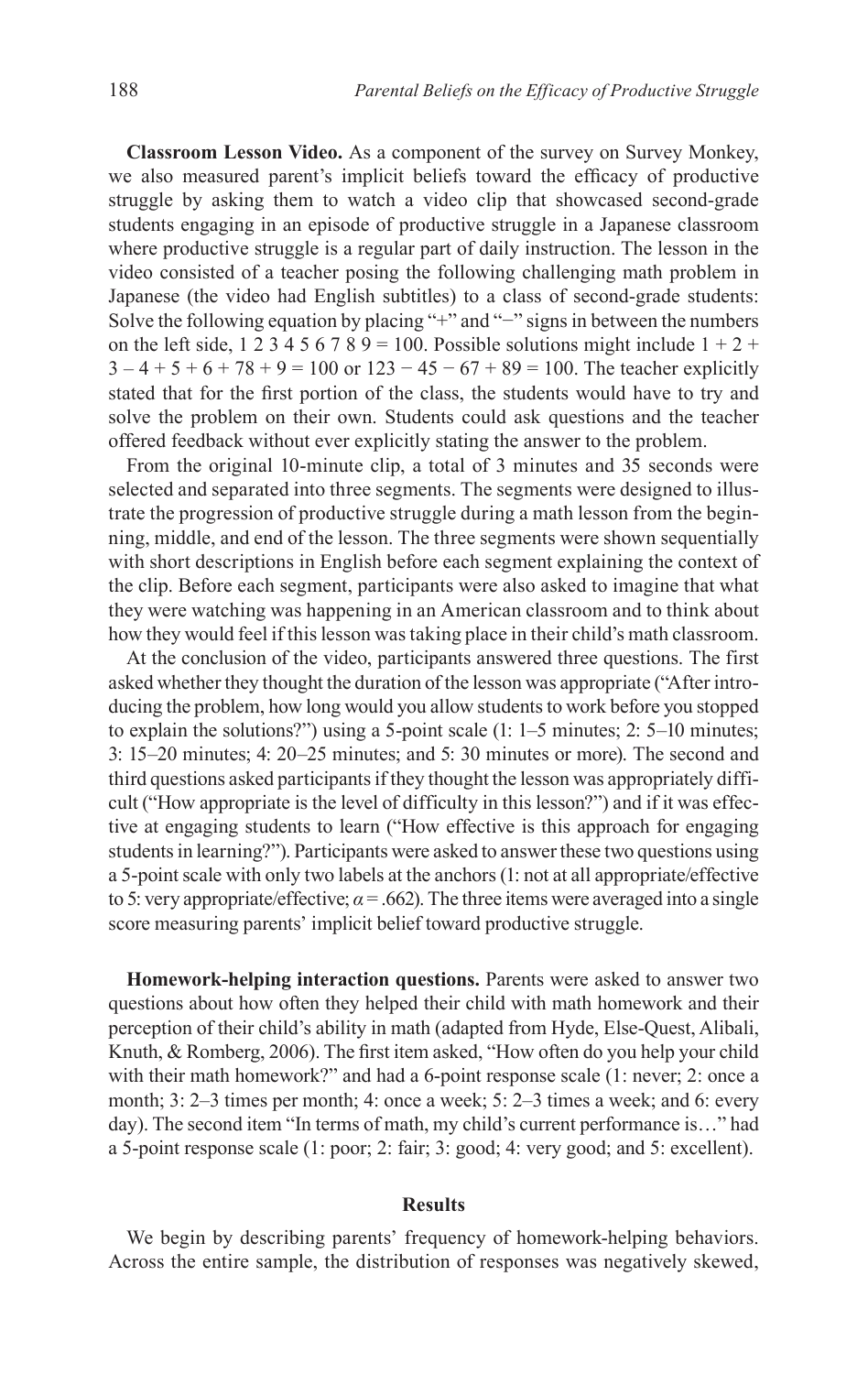indicating that a large proportion of the parents in the sample helped their children often with math homework ( $M = 4.85$ ,  $SD = 1.08$ ). Approximately 70% of parents reported helping their children with math homework at least 2–3 times per week. To understand whether parental beliefs about the efficacy of productive struggle were related to homework-helping frequency, we analyzed data from the BESQ and responses to the Classroom Lesson Video. In the sections below, we outline our main findings by research question.

# **Question 1: What Are Parents' Explicit and Implicit Beliefs About the Efficacy of Productive Struggle?**

Responses from the 12-item BESQ were computed into a mean score for every respondent (see [Table 2\)](#page-10-0). Mean responses on the BESQ  $(M = 2.92, SD = 0.70)$  were normally distributed (Kolmogorov-Smirnov test; *p* > .05). Parent's explicit beliefs in the efficacy of struggle were widely distributed, with 28% of parents believing that struggle is not efficacious for their children when doing math (i.e., responses at 2.5 and below on a 5-point scale). Responses to the three items about the Classroom Lesson Video were computed into a mean score  $(M = 2.90, SD = 0.83)$ for every parent. Parents who had a low mean score believed that the productive struggle lesson was ineffective at engaging students in learning, whereas parents who had a high mean score believed that the productive struggle lesson was effective at engaging students in learning. Mean responses to the Classroom Lesson Video were not normally distributed according to a Kolmogorov-Smirnov test  $(p < .05)$ ; however, the distribution did show variability in parents' implicit beliefs toward struggle (see [Figure 1\)](#page-11-0). Over 30% of the parents rated the classroom lesson as being ineffective, indicating a portion of parents who do not agree with productive struggle being used in the classroom setting to help children learn (i.e., responses at 2.5 and below on a 5-point scale).

Critically, we found that both measures of parents' beliefs toward productive struggle—the BESQ and the Classroom Lesson Video—were significantly correlated with each other,  $r(195) = .231$ ,  $p < .01$ , though this correlation was not very strong. The weak correlation between the BESQ and the Classroom Lesson Video indicates that these two measures are measuring different things. These results also reveal that even within the modern Common Core landscape, parents exhibit a variety of views about productive struggle being used as a method to help enhance student learning.

<span id="page-10-0"></span>

| Table 2                |  |
|------------------------|--|
| Descriptive Statistics |  |

| Measures                                                   | N   | Mean | SD   |
|------------------------------------------------------------|-----|------|------|
| Belief in the Efficacy of Struggle<br>Questionnaire (BESQ) | 197 | 2.92 | 0.70 |
| Classroom lesson video                                     | 197 | 2.90 | 0.83 |
| Math homework help frequency                               | 197 | 4.85 | 1.08 |
| Perceived ability in math                                  | 197 | 3.76 | 0.89 |
|                                                            |     |      |      |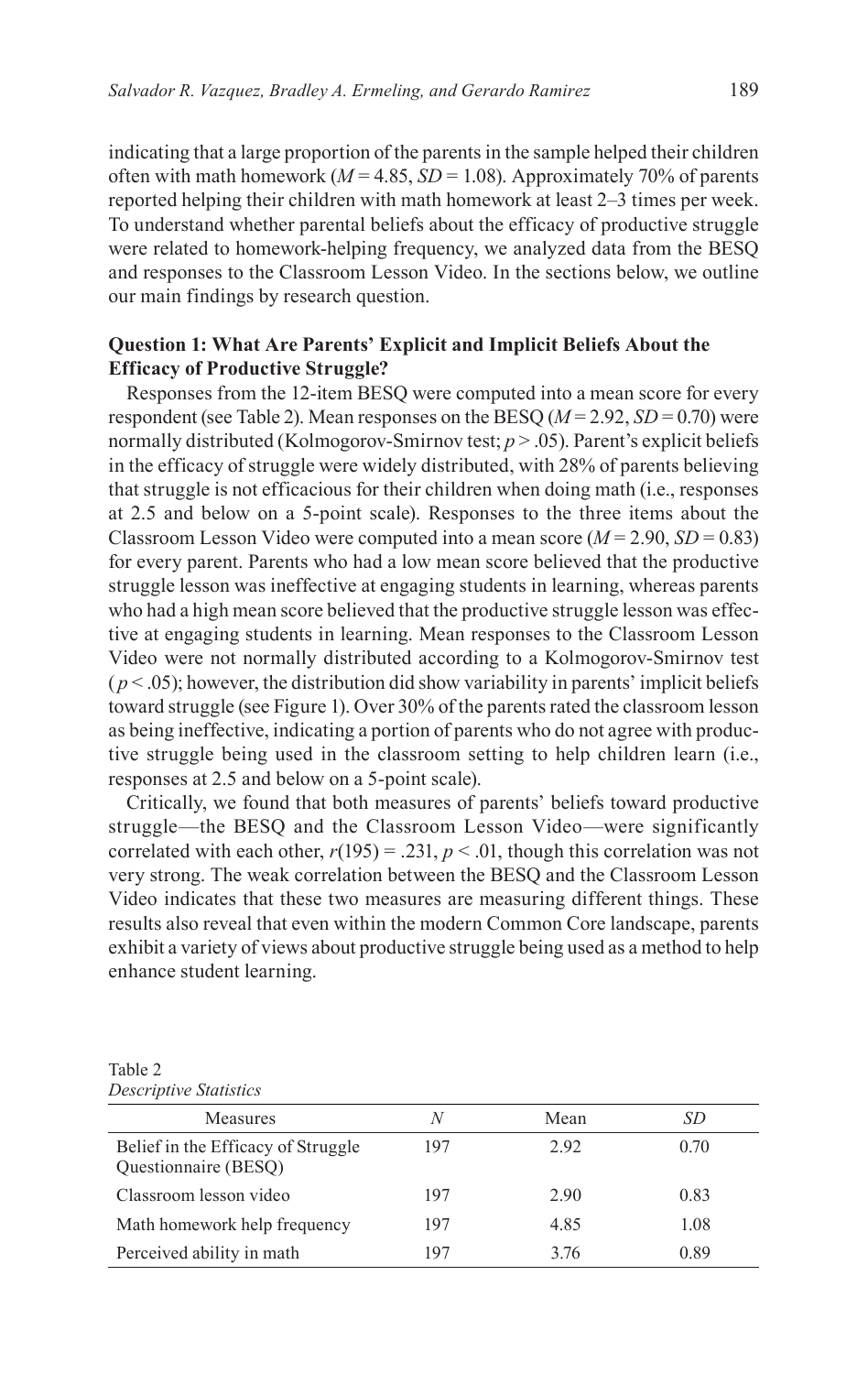

<span id="page-11-0"></span>*Figure 1.* Distribution of parents' responses to the Classroom Lesson Video.

<span id="page-11-1"></span>

| Table 3                                           |  |  |
|---------------------------------------------------|--|--|
| Descriptive Statistics by Parent and Child Gender |  |  |

|                                 |                      | Mothers                 |                    | Fathers                 |                    |
|---------------------------------|----------------------|-------------------------|--------------------|-------------------------|--------------------|
| Measures                        | Total<br>$(N = 197)$ | Daughters<br>$(N = 54)$ | Sons<br>$(N = 47)$ | Daughters<br>$(N = 35)$ | Sons<br>$(N = 61)$ |
| <b>BESO</b>                     | 2.92(0.70)           | 2.67(0.68)              | 2.99(0.81)         | 2.92(0.53)              | 3.09(0.67)         |
| Classroom lesson<br>video       | 2.90(0.83)           | 2.63(0.91)              | 2.90(0.69)         | 3.15(0.86)              | 2.98(0.81)         |
| Math homework<br>help frequency | 4.85(1.08)           | 4.89(1.11)              | 5.15(1.02)         | 4.80(1.02)              | 4.61(1.10)         |
| Perceived ability in<br>math    | 3.76(0.89)           | 3.67(0.97)              | 3.81(0.95)         | 3.86(0.77)              | 3.74(0.85)         |

# **Question 2: Do Parents' Beliefs About the Efficacy of Struggle and Homework Helping Differ By Parent or Child Gender?**

Beginning with parents' responses to the BESQ, we tested whether a two-way interaction existed between the parent gender and the gender of the target child (see [Table 3](#page-11-1) for means by parent and child gender). We found no evidence for a two-way interaction,  $F(1, 193) = 0.57$ ,  $p > .05$ ,  $\eta_p^2 = .003$ . We subsequently dropped the interaction term and ran a series of planned one-way models with the parent gender and gender of the target child as the predictor variable. We found an effect of the parent gender,  $F(1, 195) = 4.53$ ,  $p = .035$ ,  $\eta_p^2 = .023$ , with male parents  $(M = 3.03, SD = 0.63)$  reporting higher belief in the efficacy of struggle than female parents ( $M = 2.82$ ,  $SD = 0.76$ ). A separate one-way ANOVA also revealed a main effect of the gender of the target child,  $F(1, 195) = 8.00, p < .01, \eta_p^2 = .039$ , with parents of sons ( $M = 3.05$ ,  $SD = 0.73$ ) reporting higher explicit belief in the efficacy of struggle than did parents with daughters  $(M = 2.77, SD = 0.63)$ .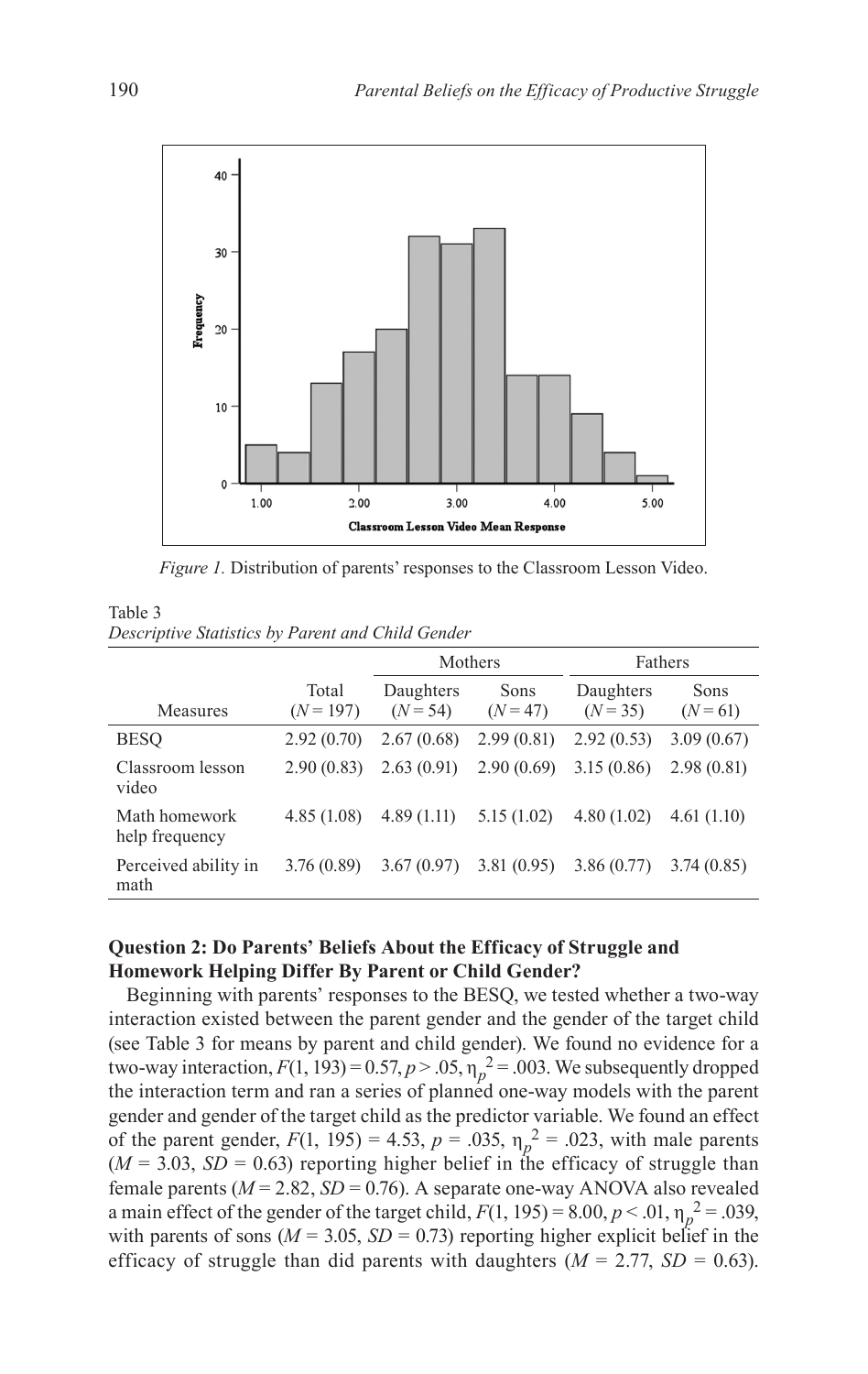These results indicate that, overall, the gender of the parent and child relates to their explicit expectations for the efficacy of struggle in math.

We next examined the responses to the classroom lesson video. Once again, we did not find evidence for a two-way interaction,  $F(1, 193) = 3.29$ ,  $p = .07$ ,  $\eta_p^2 =$ .017. We followed up by running a series of one-way ANOVAs with the parent gender and gender of the target child as predictors, respectively. We found evidence for a main effect of the parent gender,  $F(1, 195) = 5.92$ ,  $p = .016$ ,  $\eta_p^2 =$ .029, with fathers ( $M = 3.05$ ,  $SD = 0.83$ ) believing the classroom lesson to be more effective than mothers ( $M = 2.76$ ,  $SD = 0.82$ ). However, we did not find a main effect of child's gender,  $F(1, 195) = 0.82$ ,  $p = .37$ ,  $\eta_p^2 = .004$ .

Finally, we examined the frequency of help with math homework. There was no significant interaction of the parent and child gender,  $F(1, 193) = 2.11$ ,  $p = .14$ ,  $\eta_p^2 =$ .011. A subsequent one-way ANOVA revealed that the frequency of homework help differed as a function of parent's gender,  $F(1, 195) = 4.75$ ,  $p = .03$ ,  $\eta_p^2 = .024$ , with mothers ( $M = 5.01$ ,  $SD = 1.07$ ) reporting helping their children with math homework more often than fathers ( $M = 4.68$ ,  $SD = 1.07$ ). The frequency of how often parents helped with math homework as a function of the child's gender was not significant,  $F(1, 193) = 0.05$ ,  $p = .94$ ,  $\eta_p^2 = .00$ .

Given our findings that fathers exhibit a higher level of belief in the efficacy of struggle but report helping their children with homework less often raises an important question: Do parents who are more involved in homework hold less favorable views of productive struggle? To evaluate this question, we tested for a main effect of the parent gender on beliefs on the efficacy of struggle while holding frequency of homework help constant (i.e., as a covariate in the model). In a series of ANCOVAs, we found that the parent gender continues to be a significant factor in predicting responses on the BESQ,  $F(1, 194) = 4.607$ ,  $p = .03$ ,  $\eta_p^2 = .023$ , as well as the classroom lesson video,  $F(1, 194) = 4.20$ ,  $p = .04$ ,  $\eta_p^2 = .021$ . The frequency of help covariate for the model predicting BESQ was not significant ( $p > .05$ ), whereas the frequency of help covariate for the model predicting the Classroom Lesson Video was significant,  $F(1, 194) = 6.36$ ,  $p = .013$ ,  $\eta_p^2 = .032$ . Thus, homework-helping frequency does not fully account for the relationship between the parent gender and ratings on the Classroom Lesson Video measure as well as the BESQ.

## **Question 3: Is There a Relation Between Parents' Beliefs in the Efficacy of Productive Struggle and How Often They Help with Math Homework?**

To assess whether parents' explicit belief in the efficacy of struggle related to how often parents help with math homework, we first ran a correlation between the mean score on the BESQ and parents' self-reports on how often they help with math homework (see [Table 4](#page-13-0) for all correlations). There was no significant correlation between parents' mean scores on the BESQ and their frequency of math homework help,  $r(195) = -0.001$ ,  $p > 0.05$ , indicating that the extent to which parents explicitly reported believing in the efficacy of struggle does not relate to the frequency of help around math homework. In contrast, we did find a significant correlation between ratings on the Classroom Lesson Video (our implicit measure of struggle) and math homework help frequency,  $r(195) = -.200$ ,  $p < .01$ , supporting the hypothesis that parents who believe less in the efficacy of productive struggle at an implicit level will help more often with math homework.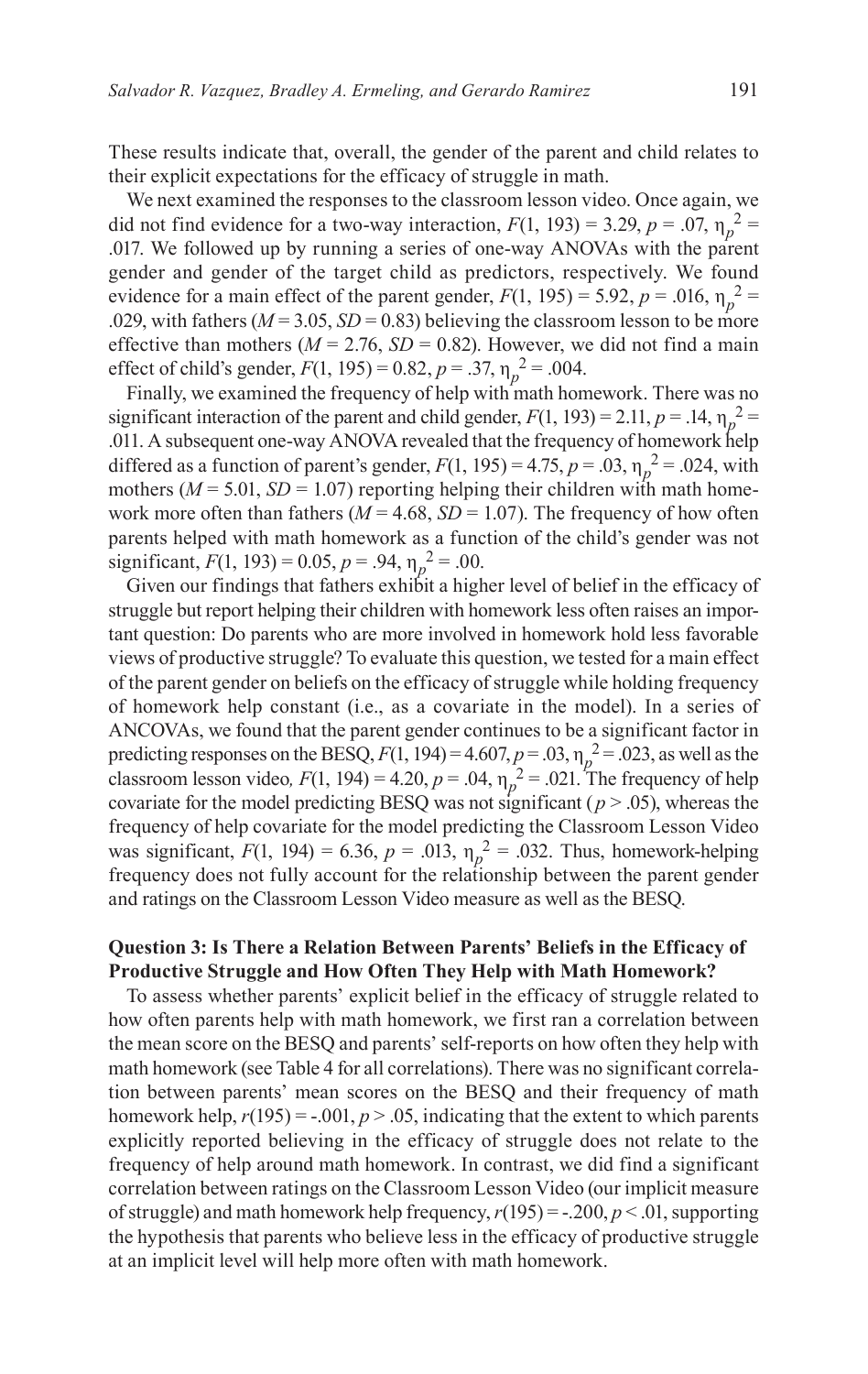| Correlations Between Measures                                 |          |           |      |
|---------------------------------------------------------------|----------|-----------|------|
| Measure                                                       |          |           |      |
| 1. Belief in the Efficacy of Struggle<br>Questionnaire (BESQ) |          |           |      |
| 2. Classroom lesson video                                     | $.231**$ |           |      |
| 3. Math homework help frequency                               | $-.001$  | $-.200**$ |      |
| 4. Perceived ability in math                                  | $228**$  | $234**$   | .067 |

<span id="page-13-0"></span>Table 4 *Correlations Between Measures*

 $*_{p}$  < .01

# **Question 4: Do Parents' Perceptions of Their Child's Ability in Math Relate to Parents' Beliefs About the Efficacy of Struggle?**

Finally, we were interested in addressing how parent perceptions of their child's ability related to their beliefs about the efficacy of productive struggle. Parents' responses to the item measuring how good they believe their child is at math  $(M = 3.76, SD = 0.89)$  were negatively skewed, with approximately 60% of parents—those who selected 4 and 5 on a 5-point scale—reporting that they believed their child was good at math. Parents' perceptions of their child's math ability significantly correlated with their responses to the BESQ,  $r(195) = .228$ ,  $p \le 0.005$ , indicating that parents who perceived their child to have a high ability in math were also more likely to explicitly believe in the efficacy of struggle. Conversely, parents who perceived their child to be bad at math were less likely to endorse a strong belief in the efficacy of struggle. Parent's perceptions of math ability were also significantly correlated with parents' responses to the Classroom Lesson Video,  $r(195) = .234$ ,  $p < .005$ , indicating a positive relationship between a parent's perception of their child's ability in math and how they feel (at an implicit level) about productive struggle in the classroom.

Critically, one might wonder if the aforementioned relationship between homework help frequency and productive struggle beliefs might be accounted for by parents' perceptions of their child's math ability. Parents might step in to help more if they perceive that their child needs greater remediation. However, parents' perceptions of their child's math ability did not relate to how frequently parents helped with math homework. We also ran a correlation between parents' homework help frequency and both explicit and implicit productive struggle beliefs, respectively. The relationship between homework help and explicit productive struggle beliefs was no longer significant after controlling for parent perceptions of their child's current ability,  $r(194) = -.02$ ,  $p = .81$ . By contrast, we continued to find a significant relationship between homework help frequency and implicit beliefs about productive struggle,  $r(194) = -.222$ ,  $p < .01$ , even after controlling for parents' perceptions of their child's ability.

### **Discussion**

Research in the areas of education and cognitive psychology provides support that expending effort to make sense of something that is not immediately apparent leads to better retention and understanding of the material being taught ([Bjork](#page-19-1)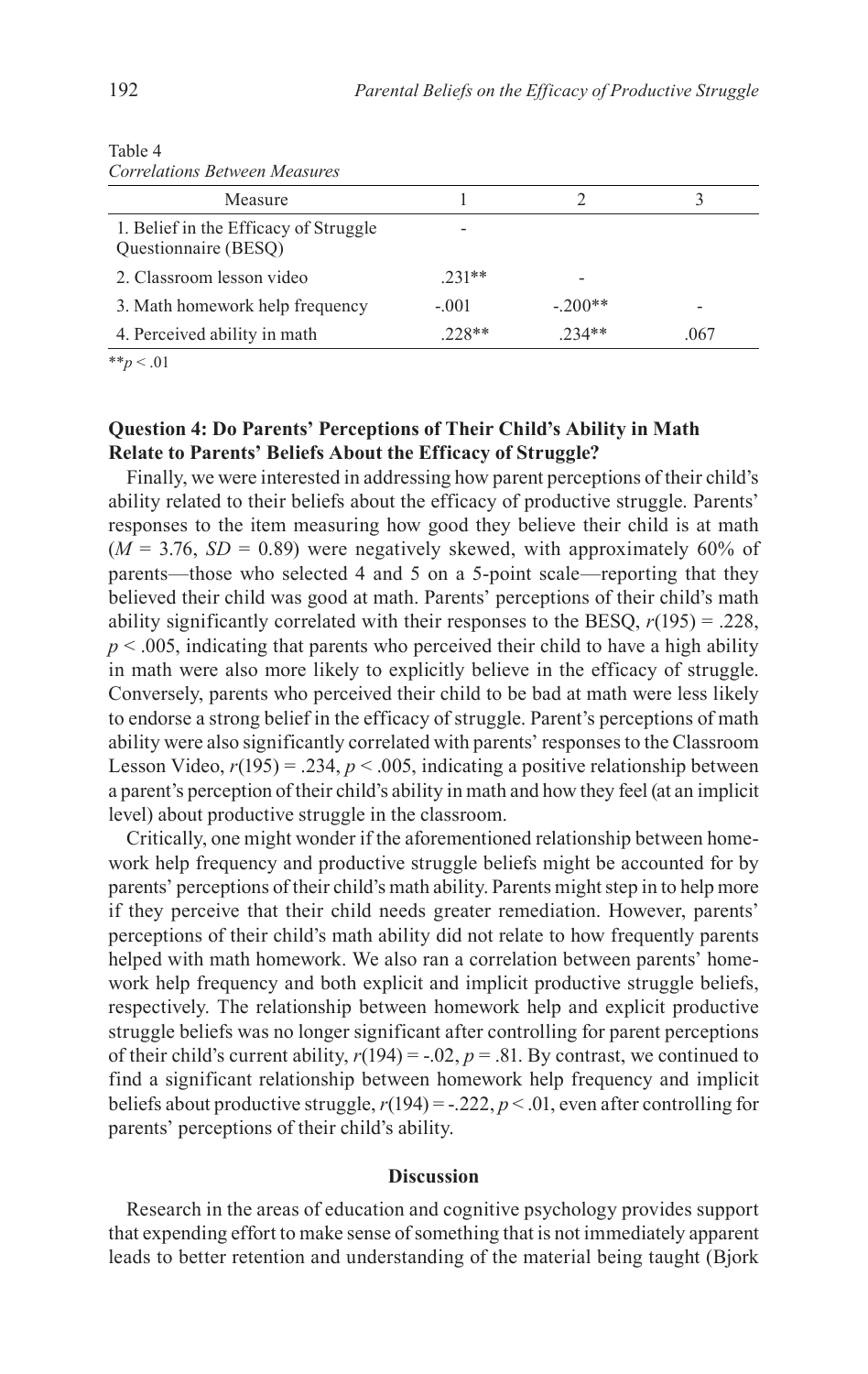[& Bjork, 2011](#page-19-1); [Clark & Bjork, 2014](#page-20-4); [Hiebert & Grouws, 2007](#page-21-0); [Kapur, 2008](#page-21-6), [2010,](#page-21-7) [2014\)](#page-21-8). However, because many parents may be unfamiliar with these benefits, it is important to understand parent beliefs regarding productive struggle and whether or not these beliefs relate to how they help their children with math homework. Our main findings indicate that parents' views toward productive struggle are diverse, those views can vary as a function of both the parent's and the child's gender, and there is a relationship between endorsing a negative view toward productive struggle and increased frequency of helping with math homework.

### **Parents' Beliefs About Productive Struggle**

The responses to the BESQ and the Classroom Lesson Video indicate that parents' opinions on productive struggle are very diverse. Within our own data, we found that approximately 30% of parents expressed an explicit belief that productive struggle is not something that would benefit their children, and a little less than half of the parents rated the video featuring productive struggle below average with regard to aiding student learning. Both figures are quite surprising given that the basic idea of productive struggle (i.e., growth arises from encountering novel challenges) is evidenced in a host of noneducational domains.

One possible reason for this is that parents may associate productive struggle with relatively new school reform policies such as the CCSSM. The first of eight Standards for Mathematical Practice in the CCSSM states that students ought to be able to "Make sense of problems and persevere in solving them" [\(National](#page-22-1)  [Governors Association Center for Best Practices & Council of Chief State School](#page-22-1)  [Officers, 2010,](#page-22-1) p. 6). Of the 1,001 adults polled for the 46th edition of the PDK/ Gallup Poll of the Public's Attitudes Toward the Public Schools, 80% had heard about Common Core and 60% opposed it [\(Camera, 2014\)](#page-20-14). These findings are backed up by reports from popular media outlets and on social media websites ([Kircher, 2015;](#page-21-17) [Mead, 2014](#page-22-18); [Summers, 2014](#page-23-10); [Torres, 2014](#page-23-11)). Parents may object to Common Core reforms and practices such as productive struggle because they do not cohere with how they were taught math. We surmised that the explicit and implicit beliefs that parents hold around productive struggle may relate to how they interact with their own children around homework in the home.

### **Homework Help Frequency and Productive Struggle**

Our main outcome variable, which was used to evaluate the role of productive struggle beliefs in the home, was parents' frequency of help with math homework. Over 70% of parents within our sample reported helping their children with math homework at least two to three times per week. Parents' frequent homework help was not related to their perceptions of their child's ability, which we interpret to suggest that parents believe that frequent forms of support are efficacious for enhancing learning and not simply remediating poor understanding ([Hoover-](#page-21-18)[Dempsey & Sandler, 1995,](#page-21-18) [1997](#page-21-19); [Hoover-Dempsey, Walker, Jones, & Reed, 2002](#page-21-20); [Patrikakou & Weissberg, 2000](#page-22-10)). These findings are perhaps not surprising considering the current climate that encourages parents' involvement in their child's education ([Epstein, 2005;](#page-20-8) [Kohl et al., 2000](#page-21-10)). In addition, the sample for this study focused on parents with children between the first and fifth grades because that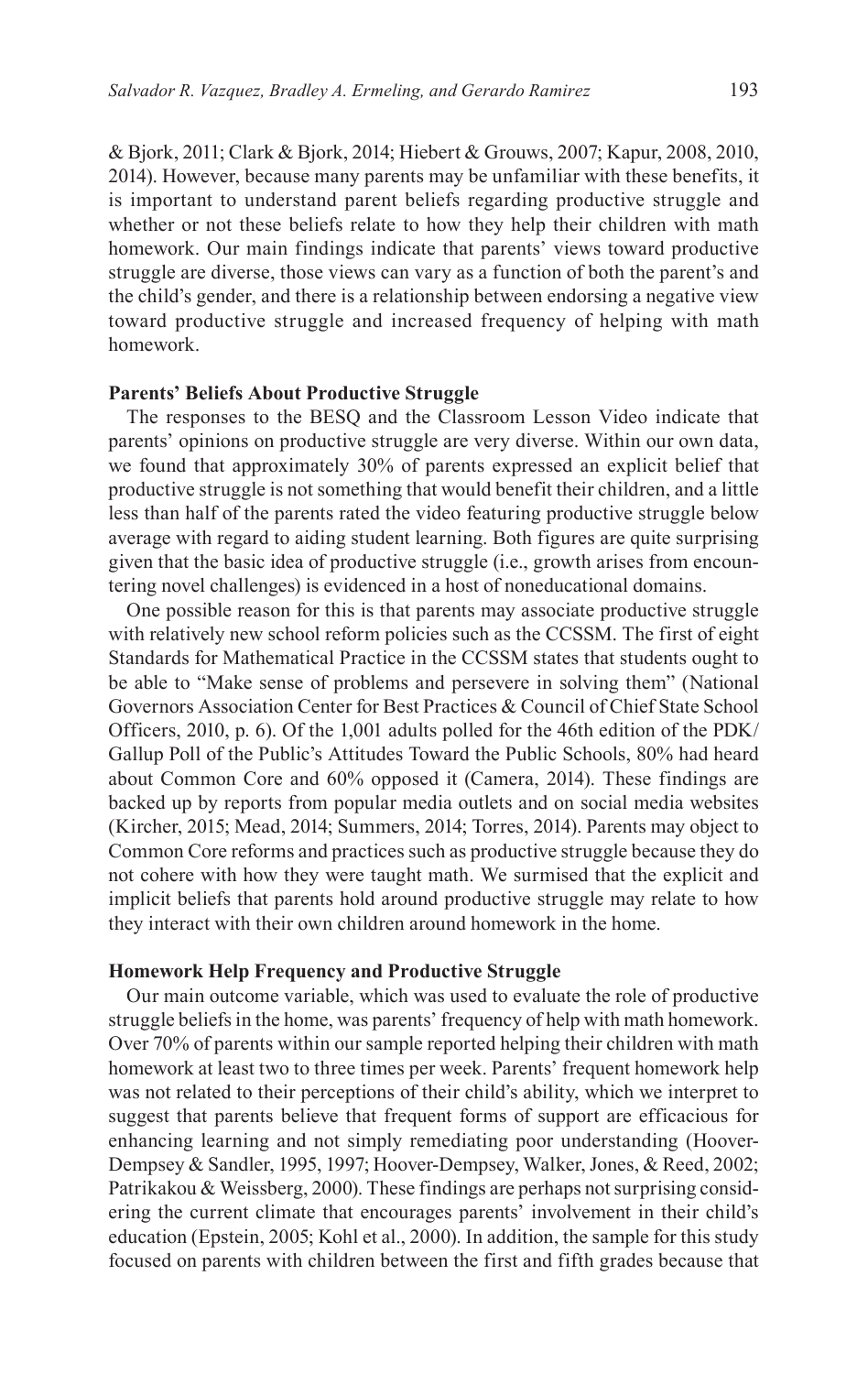is a time period during which parental involvement is still normative in a child's development ([Brumariu & Kerns, 2010\)](#page-20-15). Green and colleagues found that parent's self-efficacy about their involvement was a predictor of the parental level of involvement in elementary students' schoolwork ([Green, Walker, Hoover-](#page-20-16)[Dempsey, & Sandler, 2007\)](#page-20-16), suggesting that parents get involved when they feel that their involvement is helpful. In addition, the level of difficulty of the math encountered during elementary school is low for most parents, thereby increasing their sense of efficacy.

[Vukovic, Roberts, and Wright \(2013\)](#page-23-12) have suggested that lower order math problems are more likely to elicit help from parents because they are easier to comprehend for both the parent and child, whereas higher order math problems can be difficult for both the parent and child because they involve conceptual understanding. In brief, parents frequently become involved in their child's math homework, perhaps under the premise that they are deepening their child's learning by doing so. Unfortunately, parents may be preventing important productive struggle opportunities from taking place when they become too involved. We wondered whether parents who held strong beliefs in the efficacy of struggle would be less likely to help their child with math homework.

Data from the Classroom Lesson Video but not the BESQ supported the hypothesis that a belief in the efficacy of productive struggle will relate to parent's support around homework. Overall, parents who rated the Classroom Lesson Video to be an effective way of teaching children math also reported helping less often with math homework. Why did parents show a different pattern of results for the BESQ than for the Classroom Lesson Video? When an individual reports a change in his or her belief, it is still possible for their original belief to persist implicitly and to be exhibited indirectly. New educational reforms may lead many parents to explicitly subscribe to the new beliefs about productive struggle being efficacious; however, they may have difficulty shedding their original belief when presented with a less abstract representation of what productive struggle looks like via our video measure. The use of the BESQ was meant to assess parents' explicit beliefs, whereas the use of the Classroom Lesson Video was meant to assess parents' implicit and more enduring beliefs. We found that the BESQ and Classroom Lesson Video were only mildly correlated, which is well in line with a prior meta-analysis ([Hofmann, Gawronski, Gschwendner, Le, & Schmitt, 2005\)](#page-21-21) examining the relationship between implicit and explicit belief measures.

There is also the potential that other aspects of the homework-helping interaction can be influencing parents' beliefs about productive struggle. For instance, [Pomerantz and colleagues \(2005\)](#page-22-14) implicated both the affective experience of the homework-helping interaction and the parents' perceptions of their child's ability to perform well. We did find a significant relationship between parents' perceptions of their child's ability at math and parents' belief in productive struggle—on both the BESQ and the responses to the Classroom Lesson Video. However, we continued to find an inverse relationship between the Classroom Lesson Video ratings and homework-frequency help even after accounting for parents' perception of their child's ability in math.

Parents who perceive their child to be good at math may find that productive struggle is an effective method for their child to learn because the child has the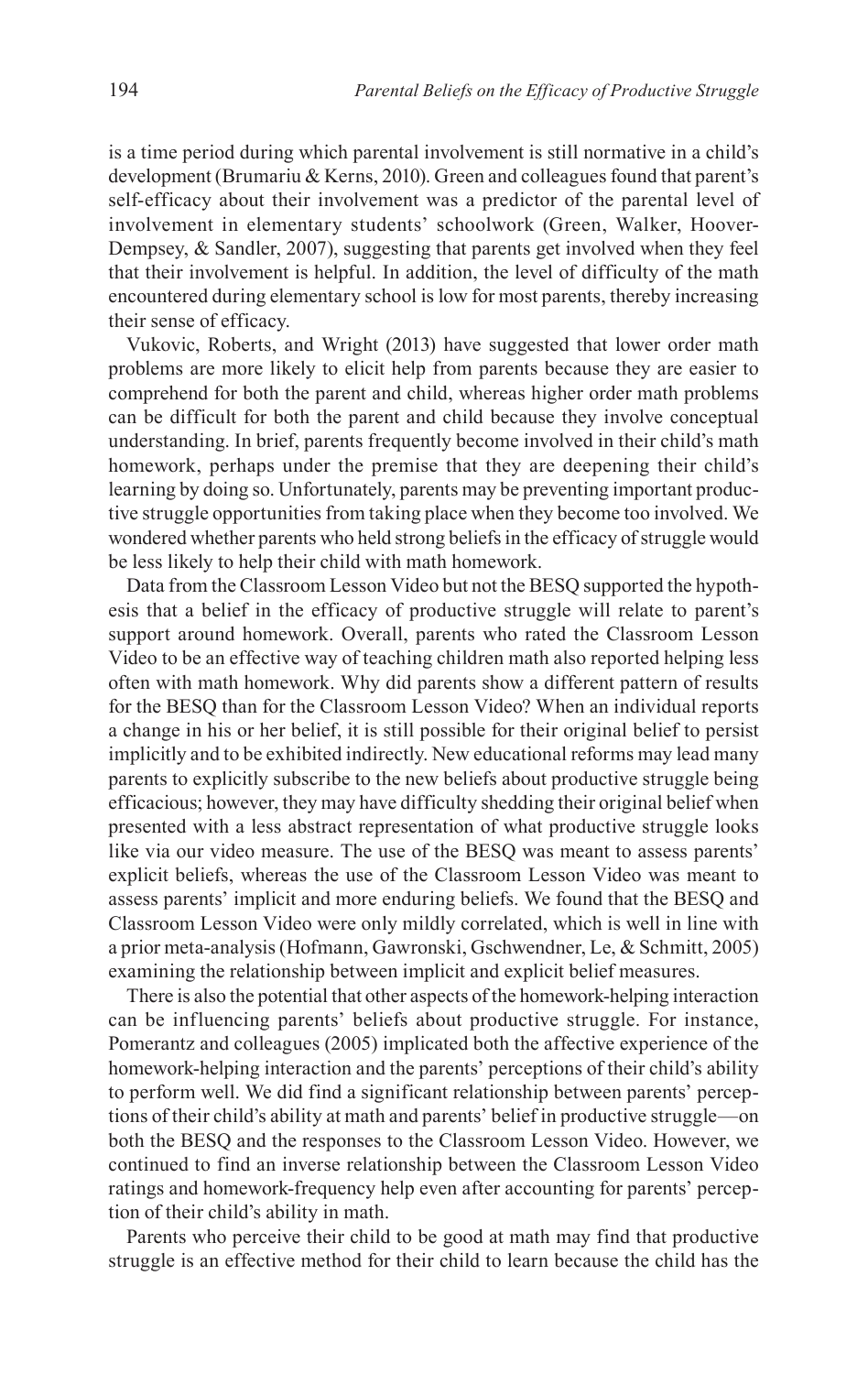necessary prior knowledge to persist during difficult math problems. Some studies support this interpretation, finding that having relevant prior knowledge prepares students to infer unstated information when faced with challenging problems [\(McNamara, Kintsch, Songer, & Kintsch, 1996\)](#page-22-19). This interpretation is also consistent with the notion that for productive struggle to be effective, tasks must fall within a child's zone of proximal development. Any math problem that fails to meet this basic requirement may discourage the child from persisting with the task. As a result, parents who perceive their child to not be good at math may be more inclined to avoid struggle altogether out of fear that struggle will lead the child to feel frustrated or disengaged. These parents would be justified in avoiding a struggle-oriented curriculum if the problems it presents fall outside of their child's zone of proximal development. Parents who have positive experiences when helping their children with math homework, however, may be more receptive to productive struggle because they know that their child will generally maintain a positive attitude, positive belief, and good behavior even while facing a challenging math problem.

### **Gender Differences**

Our data analysis revealed significant differences between fathers and mothers on the BESQ, the Classroom Lesson Video, and the frequency of math homework help. The results from both the BESQ and the Classroom Lesson Video, for instance, indicate that fathers may value productive struggle more than mothers. It is difficult to say exactly why this may be the case, but this pattern of results is consistent with meta-analyses showing that men generally take more risks than women ([Byrnes, Miller, & Schafer, 1999](#page-20-17)) and that fathers provide more leeway during risky situations (Paquette  $\&$  Bigras, 2010), which may encourage their children to explore their world [\(Pruett, 2000\)](#page-22-21). However, a more skeptical interpretation of this pattern of results is that fathers may simply have a vaguer understanding of the thinking involved when doing homework because they are generally less involved in school matters. We evaluated this hypothesis and found that the effect of the parent gender on struggle beliefs remained even after covarying out the frequency of homework help.

We also found that parents with sons reported a stronger explicit belief in productive struggle than parents with daughters. These differences may be the result of parents' endorsement of gender stereotypes about math, which allow for productive struggle as a suitable learning experience for boys. The synonyms of the word *struggle* include words like *fight*, *grapple*, *wrestle*, and *brawl*, all of which may be more often associated with boys than with girls. Parents' gender stereotypes may influence how they interact with their children during homework ([Bhanot & Jovanovic, 2005\)](#page-19-2). This is especially relevant with mathematics, which is still stereotypically classified as a male domain, and parents are known to enforce gender-typed activities [\(Lytton & Romney, 1991](#page-22-17)). If parents are carrying these associations with them when being assessed about their views of productive struggle for their own children, they may be more likely to view productive struggle as more appropriate for males than females.

Knowing how beneficial productive struggle can be for understanding math, it is important that future studies attempt to disentangle in what way mothers and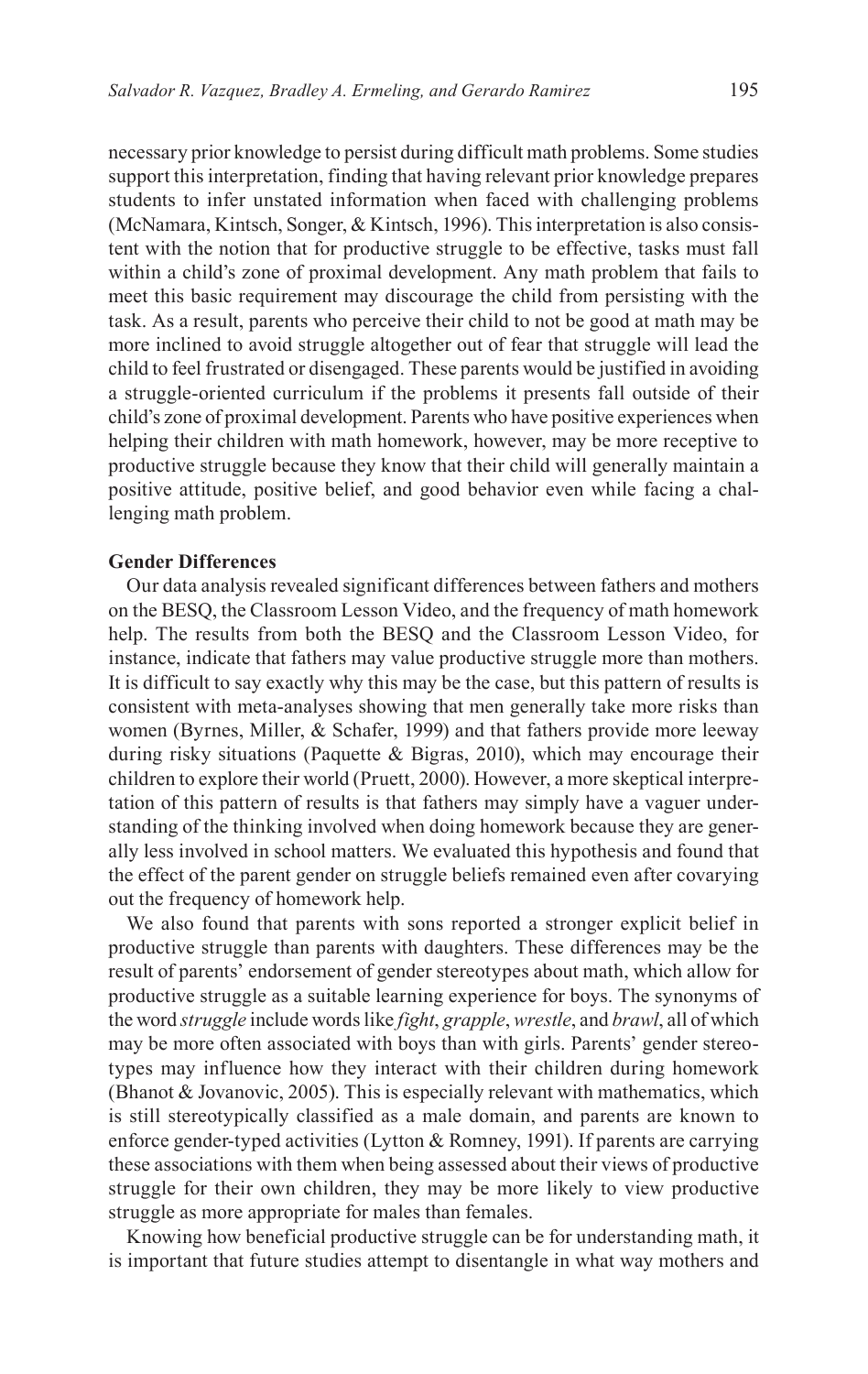fathers are treating their sons and daughters differently when it comes to their math homework. If encouraging daughters to persist and struggle with math can lead to a better understanding, productive struggle may be a useful tool for closing the gender gap in math and perhaps other STEM fields as well.

### **Implications**

Overall, the results reported here should serve as positive news for education reformers. The majority of parents are trying to accommodate a productive struggle belief in the home (as revealed by the BESQ), but it will take some time for them to undergo the deep conceptual change required for their explicit and implicit beliefs to become aligned. We do not make a blanket recommendation that parents reduce the frequency of homework help that they provide; instead, we focus on the quality of help. For productive struggle to be effective, parents must intentionally facilitate these experiences as demonstrated in the use of exploratory or delayed instruction, having student-led question-and-answer sessions, and having students reason through failed attempts at problem solving (DeCaro & [Rittle-Johnson, 2012;](#page-20-18) [Kapur, 2010](#page-21-7), [2014](#page-21-8); [Reinhart, 2000;](#page-22-4) [Smith, 2009](#page-23-2)). Although parents are typically not trained teachers, they are often the only person that children can depend on when it comes to homework. A student-centered approach to homework might be an efficacious approach toward ensuring that frequent interactions between parents and children can lead to beneficial academic outcomes for the child.

In general, there is a great need for research-based programs and resources that provide guidance to parents on involvement in math homework. Existing policy and recommendations that broadly emphasize increased parental involvement are based on general assumptions about the efficacy of parental engagement, whereas, in fact, much of the research on parental involvement in the home shows limited or no benefits for student achievement. For example, [Robinson and Harris \(2014\)](#page-22-13) studied 18 measures of parental involvement in student homework and found no significant influence on grades or test scores compared to students who have less interaction with parents around homework. Consistent with our findings, some measures also showed a negative influence on scores which the authors suggested might be a result of parents who have forgotten or never completely understood the homework material. In addition, evidence for the effectiveness of other forms of involvement such as home support and parental expectations—suggests that there are less intrusive ways that parents can have a positive impact on their children's math achievement [\(Vukovic, Roberts, & Wright, 2013\)](#page-23-12). More research and guidance are needed on the specific types of involvement that are most productive and least productive or even harmful for students. Policy and programs for parents should increasingly focus on specific activities and behaviors that are supported by evidence rather than broad generalizations about increased involvement with homework.

We also encourage parents to be mindful of the implicit messages that they send around productive struggle. If more enduring beliefs toward productive struggle are indeed implicit, then parents need to work to counteract these messages that they may be sending by explicitly modeling how struggle and failure are an important part of learning. Parents clearly play a role in how children interpret disfluent learning experiences and make meaning of their broader educational encounters.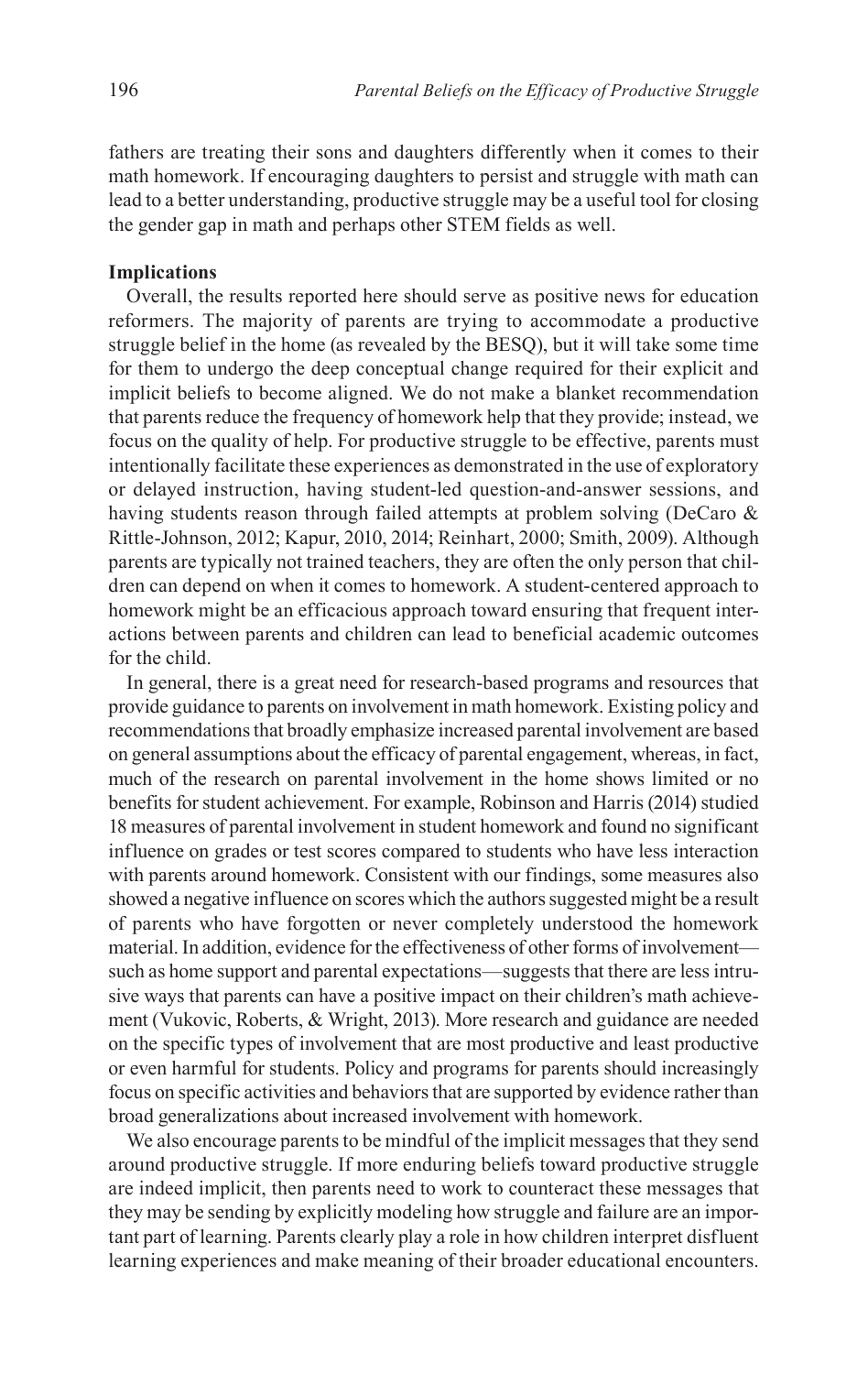Children are well attuned to cues from their environment and are likely to infer what they should believe about productive struggle from interactions with their parents and teachers [\(Ambady & Gray, 2002](#page-19-5); [Ambady & Rosenthal, 1993](#page-19-6)).

In addition to offering some insight into parent perceptions of productive struggle, the findings of this study also have potential implications for schools and educators. As the TIMSS video studies revealed, U.S. teaching of mathematics has traditionally focused on drills and procedures rather than open-ended problems that require reasoning from prior knowledge. In fact, not a single lesson from the 83 U.S. videos collected in these studies included opportunities for productive struggle, even when students were presented with challenging problems. Teachers consistently converted "making connections" problems into "using procedures" by providing rules or formulas that simplified the task ([Hiebert et al., 2005](#page-21-3)). Other studies such as [Ermeling \(2010\)](#page-20-2) confirm that teachers have difficulty supporting productive struggle even when they are deliberately working to adopt a more inquiry-centered approach.

Teachers who remain skeptical about the value of productive struggle might benefit from reflecting on the findings from the parent perception results and the influence of parent-helping behaviors on student's math performance. Teachers who are already advocates of productive struggle might also benefit as they consider ways to educate parents on the purpose and efficacy of this approach for helping students make connections with math concepts. Schools and educators could also provide useful guidance for parents to increase awareness of gender stereotypes, explain the potential influence of parents' own math anxiety on student learning, and teach parents how to limit homework interaction while students grapple with difficult problems.

### **Limitations**

Our study has several limitations that are important to consider. The online nature of our recruitment procedure prevented us from completely verifying several important study parameters such as parent and marriage status. Also, although participants recruited through MTurk tend to be diverse, they are not representative of the U.S. population as a whole [\(Ross, Irani, Silberman, Zaldivar,](#page-22-22)  [& Tomlinson, 2010](#page-22-22)). Participants on MTurk tend to be younger, have more years of education, and be underemployed ([Paolacci & Chandler, 2014](#page-22-23)) as well as more anxious and depressed than the general population, which could have introduced bias in our study [\(Arditte, Çek, Shaw, & Timpano, 2016\)](#page-19-7). Our compensation rate of \$2.00 for 30 minutes also falls below the typical preferred rate for requesters. Our method of asking American parents to evaluate a video of Japanese children could have also influenced parents' responses as well. Even though we asked parents to imagine their own child receiving the video lesson, the fact that Asian students tend to be stereotyped as being "good at math" may have influenced parent's perceptions about the efficacy of struggle.

Finally, it is important to highlight that our study relied on parent self-report and perceptions rather than direct behaviors around homework. Future studies should focus on using observation methods for assessing parental endorsement of productive struggle. For instance, some studies have examined parents' intervention behavioral responses when their children are put in socially risky versus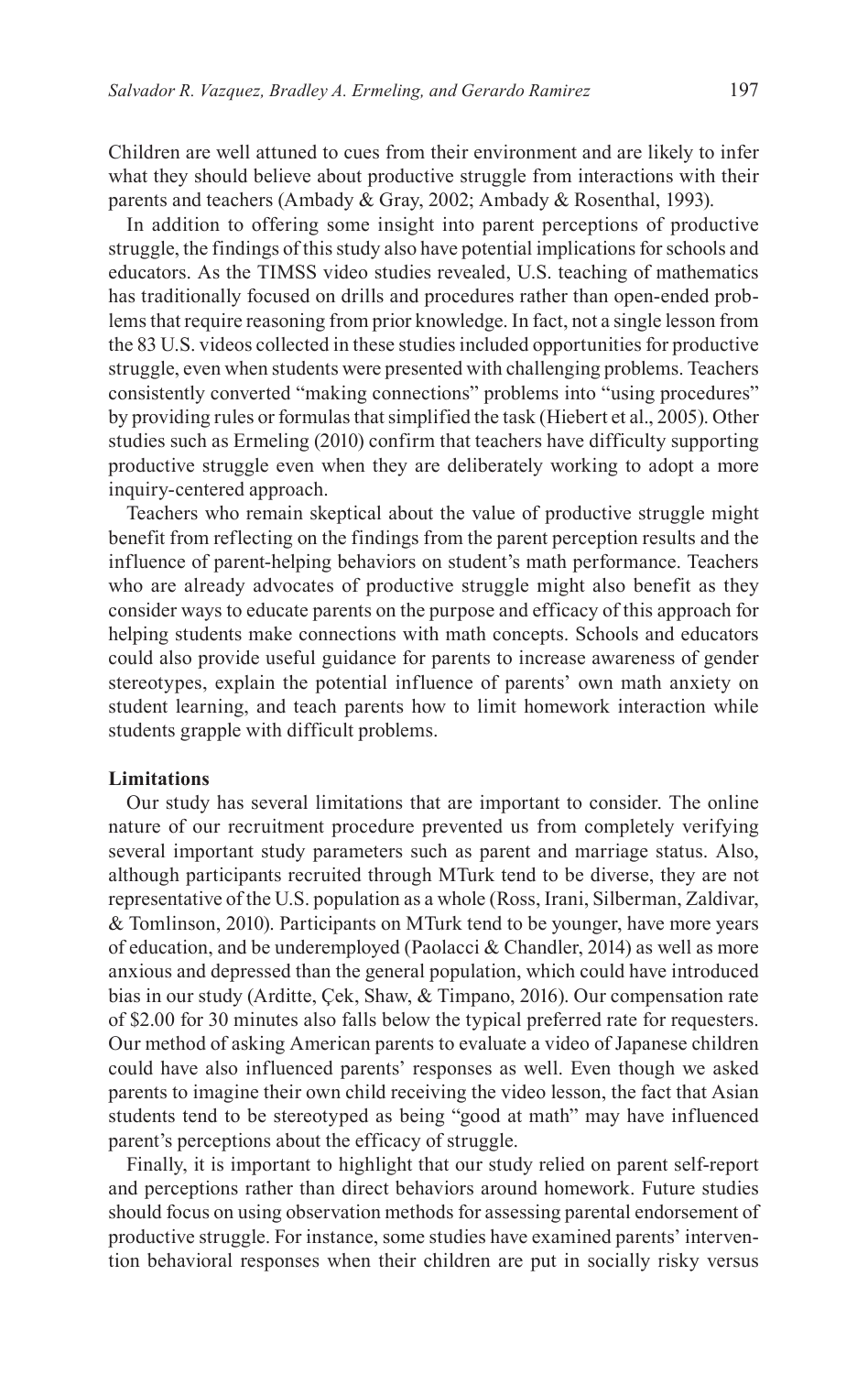physically risky situations ([Paquette & Bigras, 2010\)](#page-22-20). A similar procedure could be adapted to ask how the intrusiveness of homework-helping behaviors might validate video perception and self-report measures like those reported here. It may also be relevant to know how parents help, given that the literature on productive struggle focuses on different techniques such as exploration with problem sets and using open-ended questions that encourage students to explain how they solved a math problem. Some parents, for instance, may be relatively hands off and promote productive struggle using feedback and verbal encouragement. Other parents may be hands on by probing their children with questions that assess for conceptual and procedural understanding. Future studies could gather data about specific strategies that parents use when helping with math homework to assess any differences between parents who support productive struggle and those that do not.

### **Conclusion**

The goal of this study was to learn more about what parents think about productive struggle in math. Prior research supports the efficacy of productive struggle in math, but some parents remain skeptical about its use with their children. This study suggests a relationship between parents' beliefs in productive struggle and how often they help with homework. There is also an indication that mothers and fathers do not agree on the efficacy of productive struggle, and this could be influencing how often boys and girls are helped with math homework. Finally, there is a need to investigate other factors that may influence how parents feel about productive struggle. Future studies should examine the role of gender stereotypes, parents' perceptions of their child's ability in math, and the affective nature of the homework-helping experience to learn more about how parents can change their belief toward productive struggle and learn to incorporate struggle in their homework-helping routines.

### **References**

- <span id="page-19-5"></span>Ambady, N., & Gray, H. M. (2002). On being sad and mistaken: Mood effects on the accuracy of thin-slice judgments. *Journal of Personality and Social Psychology*, *83*(4), 947–961. doi:10.1037/0022-3514.83.4.947
- <span id="page-19-6"></span>Ambady, N., & Rosenthal, R. (1993). Half a minute: Predicting teacher evaluations from thin slices of nonverbal behavior and physical attractiveness. *Journal of Personality and Social Psychology*, *64*(3), 431–441. doi:10.1037/0022-3514.64.3.431
- <span id="page-19-7"></span>Arditte, K. A., Çek, D., Shaw, A. M., & Timpano, K. R. (2016). The importance of assessing clinical phenomena in Mechanical Turk research. *Psychological Assessment*, *28*(6), 684–691. doi:10.1037/pas0000217
- <span id="page-19-3"></span>Baumeister, R. F. (1982). A self-presentational view of social phenomena. *Psychological Bulletin*, *91*(1), 3–26. doi:10.1037/0033-2909.91.1.3
- <span id="page-19-4"></span>Beilock, S. L., Gunderson, E. A., Ramirez, G., & Levine, S. C. (2010). Female teachers' math anxiety affects girls' math achievement. *Proceedings of the National Academy of Sciences*, *107*(5), 1860–1863. doi:10.1073/pnas.0910967107
- <span id="page-19-0"></span>Benjamin, A. S., & Bird, R. D. (2006). Metacognitive control of the spacing of study repetitions. *Journal of Memory and Language*, *55*(1), 126–137. doi:10.1016/j.jml.2006.02.003
- <span id="page-19-2"></span>Bhanot, R., & Jovanovic, J. (2005). Do parents' academic gender stereotypes influence whether they intrude on their children's homework? *Sex Roles*, *52*(9-10), 597–607. doi:10.1007/s11199-005 -3728-4
- <span id="page-19-1"></span>Bjork, E. L., & Bjork, R. (2011). Making things hard on yourself, but in a good way: Creating desirable difficulties to enhance learning. In M. A. Gernsbacher, R. W. Pew, L. M. Hough, & J. R.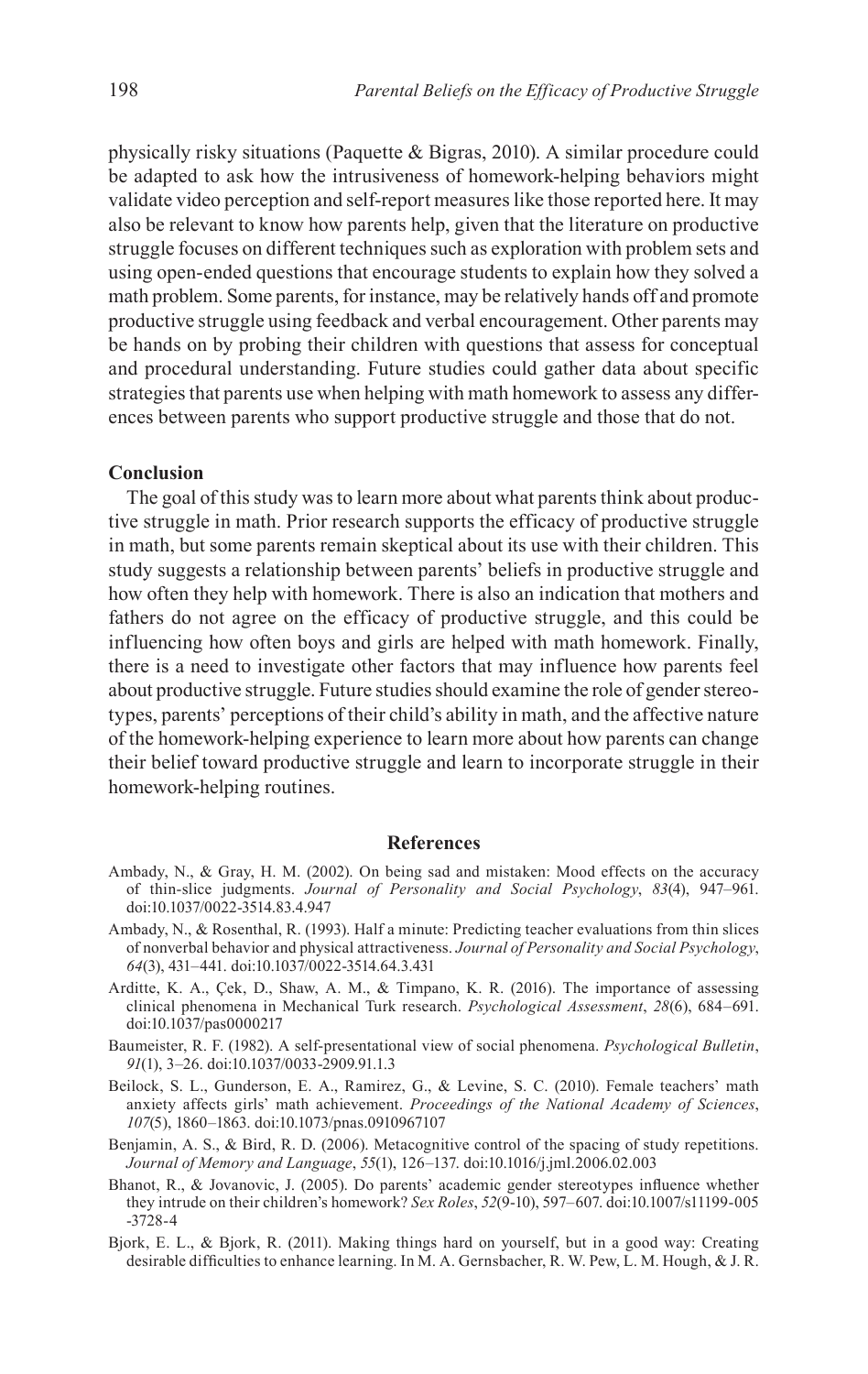Pomerantz (Eds.), *Psychology and the real world: Essays illustrating fundamental contributions to society* (pp. 56–64). New York, NY: Worth.

- <span id="page-20-15"></span>Brumariu, L. E., & Kerns, K. A. (2010). Parent–child attachment in early and middle childhood. In P. K. Smith & C. H. Hart (Eds.), *The Wiley-Blackwell handbook of childhood social development* (2nd ed., pp. 319–336). Chichester, United Kingdom: Wiley-Blackwell. doi:10.1002/9781444390933.ch17
- <span id="page-20-13"></span>Buhrmester, M., Kwang, T., & Gosling, S. D. (2011). Amazon's Mechanical Turk: A new source of inexpensive, yet high-quality, data? *Perspectives on Psychological Science*, *6*(1), 3–5. doi:10.1177/1745691610393980
- <span id="page-20-6"></span>Bunce, D. M., VandenPlas, J. R., & Soulis, C. (2011). Decay of student knowledge in chemistry. *Journal of Chemical Education*, *88*(9), 1231–1237. doi:10.1021/ed100683h
- <span id="page-20-17"></span>Byrnes, J. P., Miller, D. C., & Schafer, W. D. (1999). Gender differences in risk taking: A metaanalysis. *Psychological Bulletin*, *125*(3), 367–383. doi:10.1037/0033-2909.125.3.367
- <span id="page-20-14"></span>Camera, L. (2014, August 20). PDK/Gallup poll finds rising awareness, majority opposition to Common Core*. Education Week.* Retrieved from [http://blogs.edweek.org/edweek/campaign](http://blogs.edweek.org/edweek/campaign-k-12/2014/08/pdkgallup_poll_finds_oppositio.html) [-k-12/2014/08/pdkgallup\\_poll\\_finds\\_oppositio.html](http://blogs.edweek.org/edweek/campaign-k-12/2014/08/pdkgallup_poll_finds_oppositio.html)
- <span id="page-20-3"></span>Carpenter, S. K. (2009). Cue strength as a moderator of the testing effect: The benefits of elaborative retrieval. *Journal of Experimental Psychology: Learning, Memory, and Cognition*, *35*(6), 1563– 1569. doi:10.1037/a0017021
- <span id="page-20-11"></span>Carrell, S. E., & West, J. E. (2010). Does professor quality matter? Evidence from random assignment of students to professors. *Journal of Political Economy*, *118*(3), 409–432. doi:10.1086/653808
- <span id="page-20-5"></span>Cepeda, N. J., Pashler, H., Vul, E., Wixted, J. T., & Rohrer, D. (2006). Distributed practice in verbal recall tasks: A review and quantitative synthesis. *Psychological Bulletin*, *132*(3), 354–380. doi:10.1037/0033-2909.132.3.354
- <span id="page-20-4"></span>Clark, C. M., & Bjork, R. A. (2014). When and why introducing difficulties and errors can enhance instruction. In V. A. Benassi, C. E. Overson, & C. M. Hakala (Eds.), *Applying science of learning in education: Infusing psychological science into the curriculum* (pp. 20–30). Washington, DC: Society for the Teaching of Psychology.
- <span id="page-20-9"></span>Cooper, H., Lindsay, J. J., & Nye, B. (2000). Homework in the home: How student, family, and parenting-style differences relate to the homework process. *Contemporary Educational Psychology*, *25*(4), 464–487. doi:10.1006/ceps.1999.1036
- <span id="page-20-7"></span>Crutcher, R. J., & Healy, A. F. (1989). Cognitive operations and the generation effect. *Journal of Experimental Psychology: Learning, Memory, and Cognition*, *15*(4), 669–675. doi:10.1037/0278-7393.15.4.669
- <span id="page-20-18"></span>DeCaro, M. S., & Rittle-Johnson, B. (2012). Exploring mathematics problems prepares children to learn from instruction. *Journal of Experimental Child Psychology*, *113*(4), 552–568. doi:10.1016/j .jecp.2012.06.009
- <span id="page-20-12"></span>Dovidio, J. F., Gaertner, S. E., Kawakami, K., & Hodson, G. (2002). Why can't we just get along? Interpersonal biases and interracial distrust. *Cultural Diversity and Ethnic Minority Psychology*, *8*(2), 88–102. doi:10.1037/1099-9809.8.2.88
- <span id="page-20-8"></span>Epstein, J. L. (2005). Attainable goals? The spirit and letter of the No Child Left Behind Act on parental involvement. *Sociology of Education*, *78*(2), 179–182. doi:10.1177/003804070507800207
- <span id="page-20-1"></span>Ericsson, K. A., Krampe, R. T., & Tesch-Römer, C. (1993). The role of deliberate practice in the acquisition of expert performance. *Psychological Review*, *100*(3), 363–406. doi:10.1037 /0033-295X.100.3.363
- <span id="page-20-2"></span>Ermeling, B. A. (2010). Tracing the effects of teacher inquiry on classroom practice. *Teaching and Teacher Education*, *26*(3), 377–388. doi:10.1016/j.tate.2009.02.019
- <span id="page-20-0"></span>Ermeling, B., Hiebert, J., & Gallimore, R. (2015, December 7). Beyond growth mindset: Creating classroom opportunities for meaningful struggle. *Education Week Teacher.* Retrieved from [https://www.edweek.org/tm/articles/2015/12/07/beyond-growth-mindset-creating-classroom](https://www.edweek.org/tm/articles/2015/12/07/beyond-growth-mindset-creating-classroom-opportunities-for.html) [-opportunities-for.html](https://www.edweek.org/tm/articles/2015/12/07/beyond-growth-mindset-creating-classroom-opportunities-for.html)
- <span id="page-20-10"></span>Gonida, E. N., & Cortina, K. S. (2014). Parental involvement in homework: Relations with parent and student achievement-related motivational beliefs and achievement. *British Journal of Educational Psychology*, *84*(3), 376–396. doi:10.1111/bjep.12039
- <span id="page-20-16"></span>Green, C. L., Walker, J. M. T., Hoover-Dempsey, K. V., & Sandler, H. M. (2007). Parents' motivations for involvement in children's education: An empirical test of a theoretical model of parental involvement. *Journal of Educational Psychology*, *99*(3), 532–544. doi:10.1037/0022-0663.99 .3.532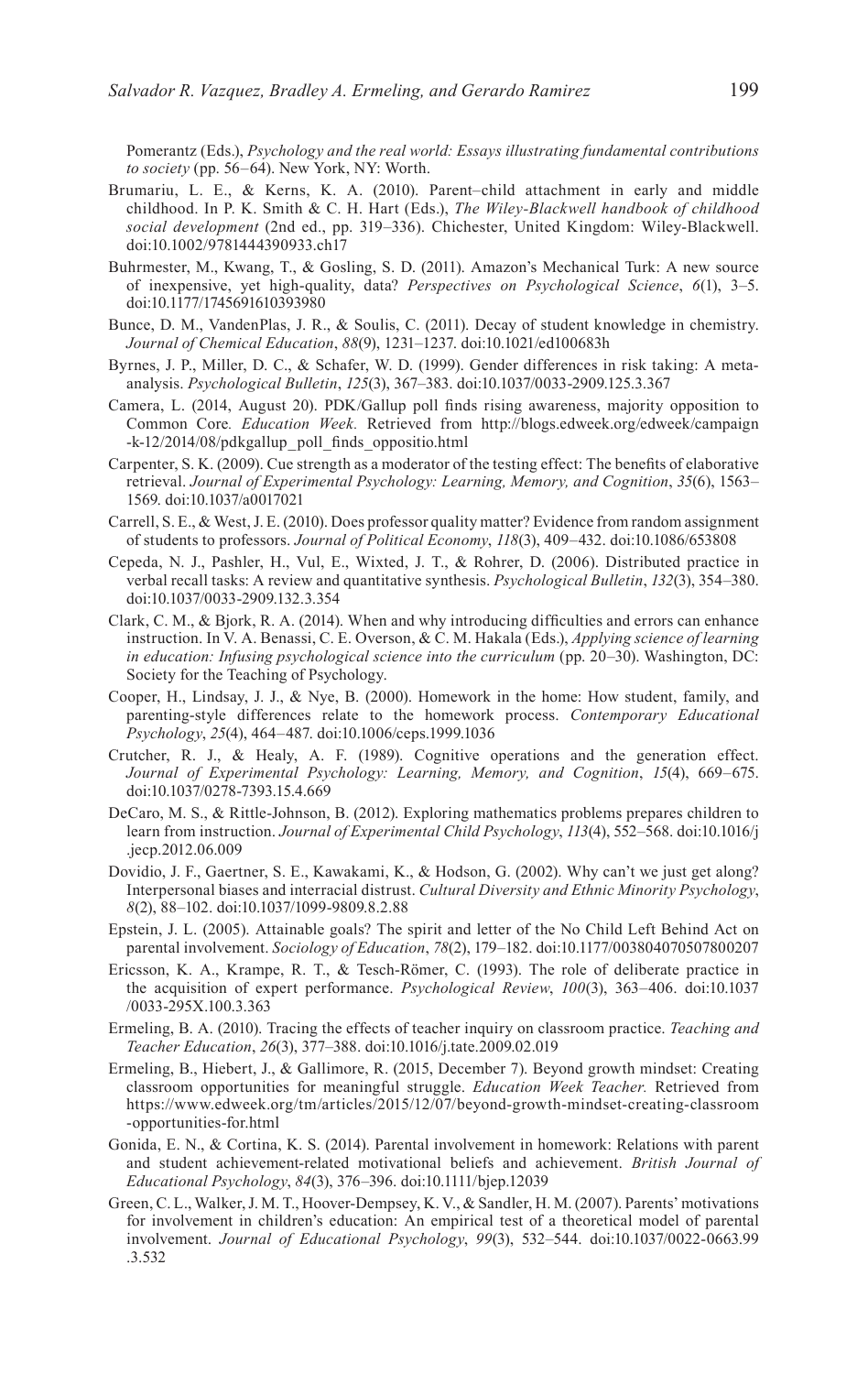- <span id="page-21-15"></span>Gunderson, E. A., Ramirez, G., Levine, S. C., & Beilock, S. L. (2012). The role of parents and teachers in the development of gender-related math attitudes. *Sex Roles*, *66*(3-4), 153–166. doi:10.1007/s11199-011-9996-2
- <span id="page-21-12"></span>Haimovitz, K., & Dweck, C. S. (2016). What predicts children's fixed and growth intelligence mindsets? Not their parents' views of intelligence but their parents' views of failure. *Psychological Science*, *27*(6), 859–869. doi:10.1177/0956797616639727
- <span id="page-21-13"></span>Heine, S. J., Kitayama, S., Lehman, D. R., Takata, T., Ide, E., Leung, C., & Matsumoto, H. (2001). Divergent consequences of success and failure in Japan and North America: An investigation of self-improving motivations and malleable selves. *Journal of Personality and Social Psychology*, *81*(4), 599–615. doi:10.1037/0022-3514.81.4.599
- <span id="page-21-0"></span>Hiebert, J. S., & Grouws, D. A. (2007). The effects of classroom mathematics teaching on students' learning. In F. K. Lester, Jr. (Ed.), *Second handbook of research on mathematics teaching and learning* (Vol. 1, pp. 371–404). Charlotte, NC: Information Age.
- <span id="page-21-2"></span>Hiebert, J., & Stigler, J. W. (2000). A proposal for improving classroom teaching: Lessons from the TIMSS Video Study. *Elementary School Journal*, *101*(1), 3–20. doi:10.1086/499656
- <span id="page-21-3"></span>Hiebert, J., Stigler, J. W., Jacobs, J. K., Givvin, K. B., Garnier, H., Smith, M., … Gallimore, R. (2005). Mathematics teaching in the United States today (and tomorrow): Results from the TIMSS 1999 Video Study. *Educational Evaluation and Policy Analysis*, *27*(2), 111–132. doi:10.3102/01623737027002111
- <span id="page-21-21"></span>Hofmann, W., Gawronski, B., Gschwendner, T., Le, H., & Schmitt, M. (2005). A meta-analysis on the correlation between the implicit association test and explicit self-report measures. *Personality and Social Psychology Bulletin*, *31*(10), 1369–1385. doi:10.1177/0146167205275613
- <span id="page-21-11"></span>Hoover-Dempsey, K. V., Battiato, A. C., Walker, J. M. T., Reed, R. P., DeJong, J. M., & Jones, K. P. (2001). Parental involvement in homework. *Educational Psychologist*, *36*(3), 195–209. doi:10.1207/S15326985EP3603\_5
- <span id="page-21-18"></span>Hoover-Dempsey, K. V., & Sandler, H. M. (1995). Parental involvement in children's education: Why does it make a difference? *Teachers College Record*, *97*(2), 310–331.
- <span id="page-21-19"></span>Hoover-Dempsey, K. V., & Sandler, H. M. (1997). Why do parents become involved in their children's education? *Review of Educational Research*, *67*(1), 3–42. doi:10.2307/1170618
- <span id="page-21-20"></span>Hoover-Dempsey, K. V., Walker, J. M. T., Jones, K. P., & Reed, R. P. (2002). Teachers Involving Parents (TIP): Results of an in-service teacher education program for enhancing parental involvement. *Teaching and Teacher Education*, *18*(7), 843–867. doi:10.1016/S0742-051X(02)00047-1
- <span id="page-21-16"></span>Hyde, J. S., Else-Quest, N. M., Alibali, M. W., Knuth, E., & Romberg, T. (2006). Mathematics in the home: Homework practices and mother–child interactions doing mathematics. *The Journal of Mathematical Behavior*, *25*(2), 136–152. doi:10.1016/j.jmathb.2006.02.003
- <span id="page-21-14"></span>Jacoby, L. L., & Brooks, L. R. (1984). Nonanalytic cognition: Memory, perception, and concept learning. In G. H. Bower (Ed.), *Psychology of learning and motivation* (Vol. 18, pp. 1–47). Orlando, FL: Academic Press. doi:10.1016/S0079-7421(08)60358-8
- <span id="page-21-9"></span>Jeynes, W. (2013). Parent involvement for urban students and youth of color. In H. R. Milner, IV & K. Lomotey (Eds.), *Handbook of urban education* (pp. 149–166). New York, NY: Routledge.
- <span id="page-21-6"></span>Kapur, M. (2008). Productive failure. *Cognition and Instruction*, *26*(3), 379–424. doi:10.1080/07370 000802212669
- <span id="page-21-7"></span>Kapur, M. (2010). Productive failure in mathematical problem solving. *Instructional Science*, *38*(6), 523–550. doi:10.1007/s11251-009-9093-x
- <span id="page-21-8"></span>Kapur, M. (2014). Productive failure in learning math. *Cognitive Science*, *38*(5), 1008–1022. doi:10.1111/cogs.12107
- <span id="page-21-1"></span>Kapur, M., & Bielaczyc, K. (2012). Designing for productive failure. *Journal of the Learning Sciences*, *21*(1), 45–83. doi:10.1080/10508406.2011.591717
- <span id="page-21-4"></span>Karpicke, J. D., & Zaromb, F. M. (2010). Retrieval mode distinguishes the testing effect from the generation effect. *Journal of Memory and Language*, *62*(3), 227–239. doi:10.1016/j.jml.2009.11.010
- <span id="page-21-5"></span>Khanna, M. M., Brack, A. S. B., & Finken, L. L. (2013). Short- and long-term effects of cumulative finals on student learning. *Teaching of Psychology*, *40*(3), 175–182. doi:10.1177/0098628313487458
- <span id="page-21-17"></span>Kircher, M. M. (2015, October 22). People are up in arms over these Common Core math problems. *Business Insider.* Retrieved from [https://www.businessinsider.com/people-are-up](https://www.businessinsider.com/people-are-up-in-arms-over-these-common-core-math-problems-2015-10) [-in-arms-over-these-common-core-math-problems-2015-10](https://www.businessinsider.com/people-are-up-in-arms-over-these-common-core-math-problems-2015-10)
- <span id="page-21-10"></span>Kohl, G. O., Lengua, L. J., & McMahon, R. J. (2000). Parent involvement in school conceptualizing multiple dimensions and their relations with family and demographic risk factors. *Journal of School Psychology*, *38*(6), 501–523. doi:10.1016/S0022-4405(00)00050-9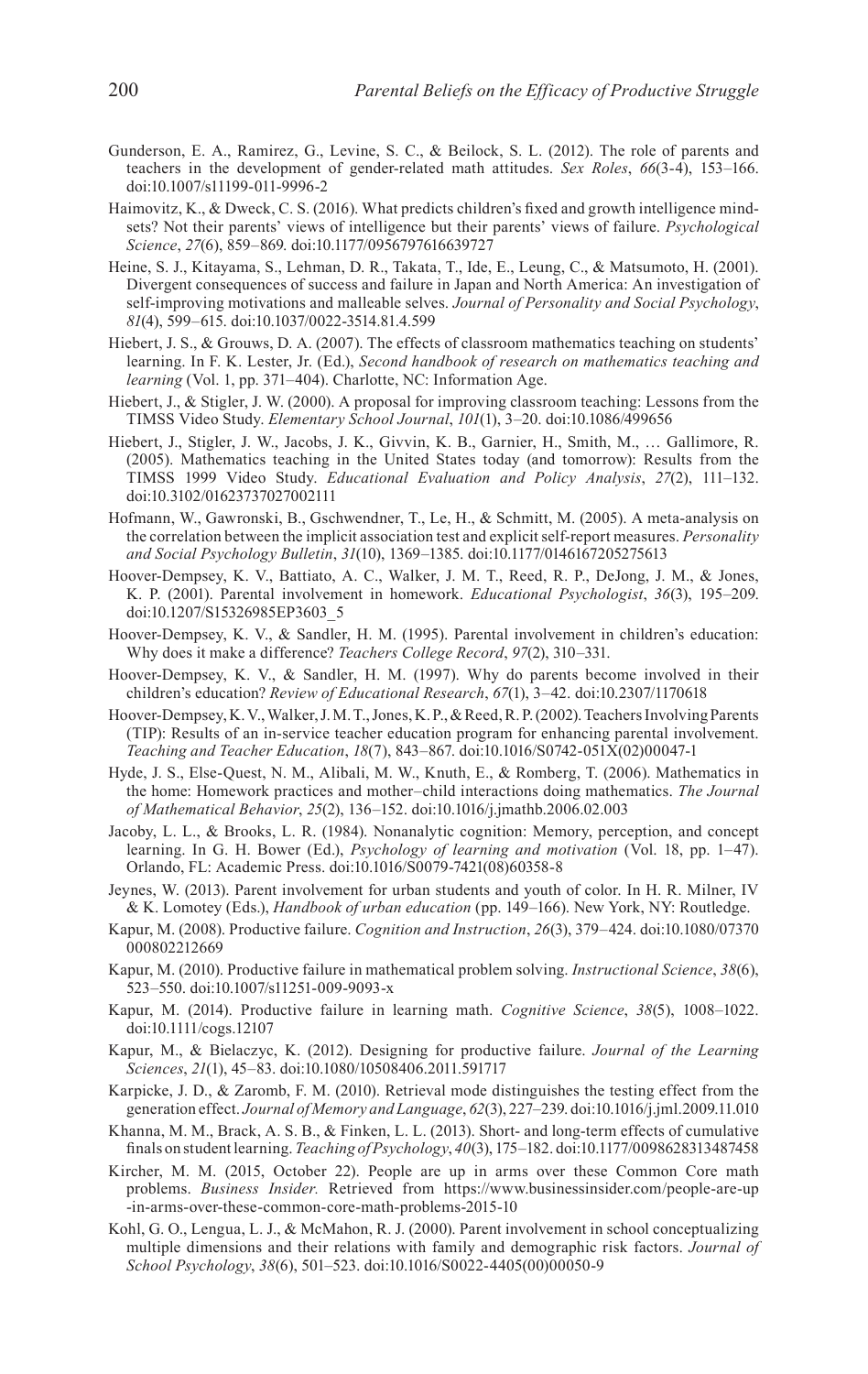- <span id="page-22-16"></span>Kornell, N., & Bjork, R. A. (2007). The promise and perils of self-regulated study. *Psychonomic Bulletin & Review*, *14*(2), 219–224. doi:10.3758/BF03194055
- <span id="page-22-15"></span>Kornell, N., & Hausman, H. (2016). Do the best teachers get the best ratings? *Frontiers in Psychology*, *7*, 1–8. doi:10.3389/fpsyg.2016.00570
- <span id="page-22-0"></span>Kornell, N., & Son, L. K. (2009). Learners' choices and beliefs about self-testing. *Memory*, *17*(5), 493–501. doi:10.1080/09658210902832915
- <span id="page-22-7"></span>Lawrence, N. K. (2013). Cumulative exams in the introductory psychology course. *Teaching of Psychology*, *40*(1), 15–19. doi:10.1177/0098628312465858
- <span id="page-22-17"></span>Lytton, H., & Romney, D. M. (1991). Parents' differential socialization of boys and girls: A metaanalysis. *Psychological Bulletin*, *109*(2), 267–296. doi:10.1037/0033-2909.109.2.267
- <span id="page-22-12"></span>Maloney, E. A., Ramirez, G., Gunderson, E. A., Levine, S. C., & Beilock, S. L. (2015). Intergenerational effects of parents' math anxiety on children's math achievement and anxiety. *Psychological Science*, *26*(9), 1480–1488. doi:10.1177/0956797615592630
- <span id="page-22-8"></span>McLanahan, S., & Sandefur, G. (1994). *Growing up with a single parent: What hurts, what helps.* Cambridge, MA: Harvard University Press.
- <span id="page-22-19"></span>McNamara, D. S., Kintsch, E., Songer, N. B., & Kintsch, W. (1996). Are good texts always better? Interactions of text coherence, background knowledge, and levels of understanding in learning from text. *Cognition and Instruction*, *14*(1), 1–43. doi:10.1207/s1532690xci1401\_1
- <span id="page-22-18"></span>Mead, R. (2014, April 30). Louis C. K. against the Common Core. *The New Yorker*. Retrieved from <http://www.newyorker.com/news/daily-comment/louis-c-k-against-the-common-core>
- <span id="page-22-1"></span>National Governor's Association Center for Best Practices & Council of Chief State School Officers. (2010). Common core state standards for mathematics. Washington, DC: Author. Retrieved from [http://www.corestandards.org/wp-content/uploads/Math\\_Standards1.pdf](http://www.corestandards.org/wp-content/uploads/Math_Standards1.pdf)
- <span id="page-22-9"></span>On Further Examination: The SAT Score Decline. (1977). *Science News*, *112*(10), 148–149. doi:10.2307/3962090
- <span id="page-22-23"></span>Paolacci, G., & Chandler, J. (2014). Inside the Turk: Understanding Mechanical Turk as a participant pool. *Current Directions in Psychological Science*, *23*(3), 184–188. doi:10.1177/0963721414531598
- <span id="page-22-20"></span>Paquette, D., & Bigras, M. (2010). The risky situation: A procedure for assessing the father– child activation relationship. *Early Child Development and Care*, *180*(1–2), 33–50. doi:10.1080/03004430903414687
- <span id="page-22-11"></span>Patall, E. A., Cooper, H., & Robinson, J. C. (2008). Parent involvement in homework: A research synthesis. *Review of Educational Research*, *78*(4), 1039–1101. doi:10.3102/0034654308325185
- <span id="page-22-10"></span>Patrikakou, E. N., & Weissberg, R. P. (2000). Parents' perceptions of teacher outreach and parent involvement in children's education. *Journal of Prevention & Intervention in the Community*, *20*(1–2), 103–119. doi:10.1300/J005v20n01\_08
- <span id="page-22-3"></span>Piaget, J. (1952). *The origins of intelligence in children.* New York, NY: International Universities Press.
- <span id="page-22-14"></span>Pomerantz, E. M., Wang, Q., & Ng, F. F.-Y. (2005). Mothers' affect in the homework context: The importance of staying positive. *Developmental Psychology*, *41*(2), 414–427. doi:10.1037/0012-1649.41.2.414
- <span id="page-22-21"></span>Pruett, K. D. (2000). *Fatherneed: Why father care is as essential as mother care for your child.* New York, NY: Free Press.
- <span id="page-22-4"></span>Reinhart, S. C. (2000). Never say anything a kid can say! *Mathematics Teaching in the Middle School*, *5*(8), 478–483. Retrieved from <http://www.jstor.org/stable/41180868>
- <span id="page-22-5"></span>Richland, L. E., Kornell, N., & Kao, L. S. (2009). The pretesting effect: Do unsuccessful retrieval attempts enhance learning? *Journal of Experimental Psychology: Applied*, *15*(3), 243–257. doi:10.1037/a0016496
- <span id="page-22-13"></span>Robinson, K., & Harris, A. L. (2014). *The broken compass: Parental involvement with children's education.* London, United Kingdom: Harvard University Press.
- <span id="page-22-6"></span>Rohrer, D., & Taylor, K. (2007). The shuffling of mathematics problems improves learning. *Instructional Science*, *35*(6), 481–498. doi:10.1007/s11251-007-9015-8
- <span id="page-22-2"></span>Roll, I., Baker, R. S. J. D., Aleven, V., & Koedinger, K. R. (2014). On the benefits of seeking (and avoiding) help in online problem-solving environments. *Journal of the Learning Sciences*, *23*(4), 537–560. doi:10.1080/10508406.2014.883977
- <span id="page-22-22"></span>Ross, J., Irani, L., Silberman, M. S., Zaldivar, A., & Tomlinson, B. (2010). Who are the crowdworkers? Shifting demographics in Mechanical Turk. In E. Mynatt & D. Schoner (Eds.), *CHI '10 extended abstracts on human factors in computing systems* (pp. 2863–2872). New York, NY: Association for Computing Machinery. doi:10.1145/1753846.1753873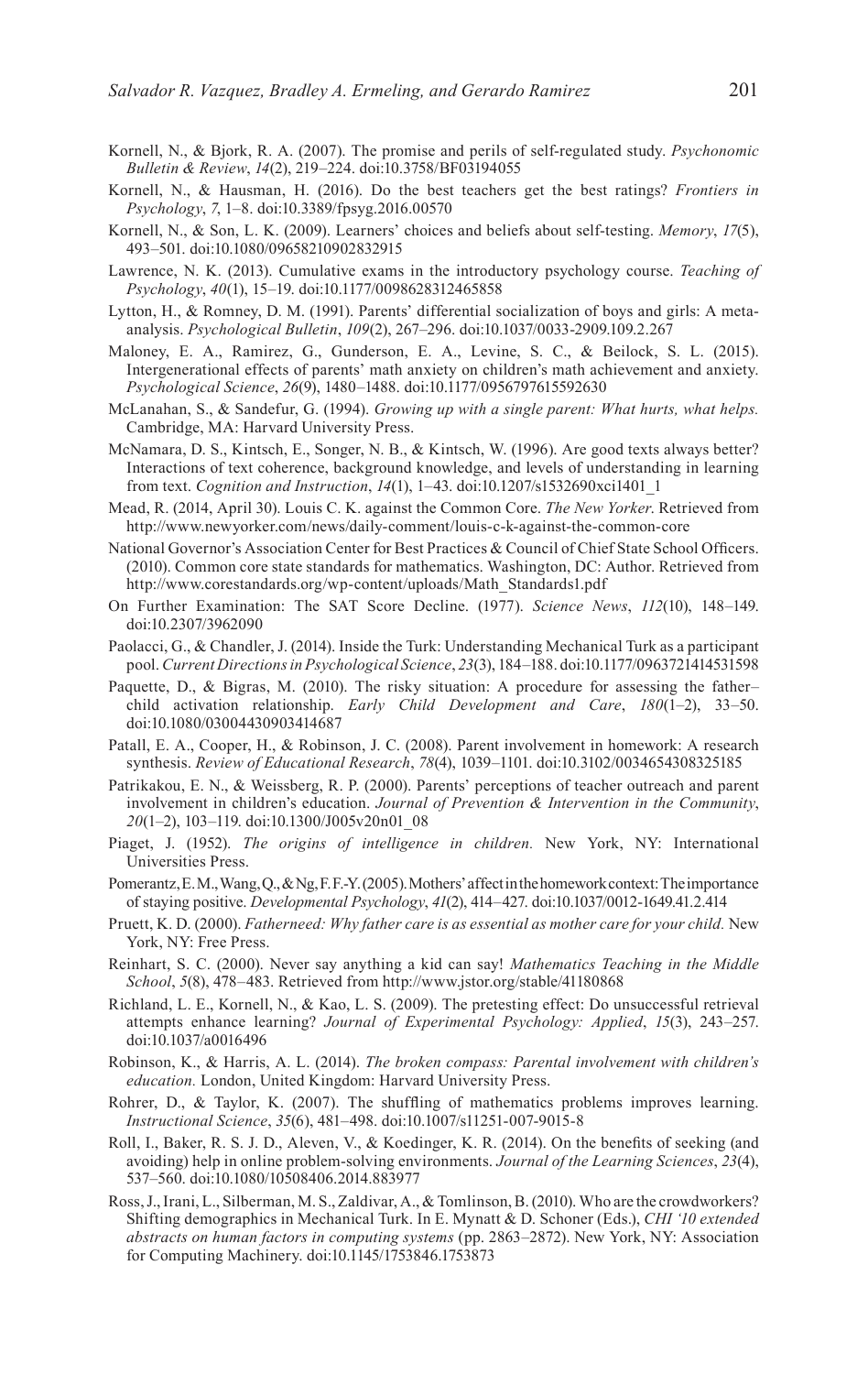- <span id="page-23-3"></span>Rowland, C. A. (2014). The effect of testing versus restudy on retention: A meta-analytic review of the testing effect. *Psychological Bulletin*, *140*(6), 1432–1463. doi:10.1037/a0037559
- <span id="page-23-2"></span>Smith, M. S. (2009). Redefining success in mathematics teaching and learning. In C. M. Grant et al. (Eds.), *Secondary lenses on learning participant book: Team leadership for mathematics in middle and high schools* (pp. 302–309). Thousand Oaks, CA: Corwin.
- <span id="page-23-5"></span>Stevenson, H. W., & Stigler, J. W. (1994). *The learning gap: Why our schools are failing and what we can learn from Japanese and Chinese education.* New York, NY: Simon & Schuster.
- <span id="page-23-7"></span>Stigler, J. W., & Hiebert, J. (1998). Teaching is a cultural activity. *American Educator*, *22*(4), 4–11. Retrieved from <https://www.aft.org/our-news/periodicals/american-educator>
- <span id="page-23-6"></span>Stigler, J. W., & Hiebert, J. (2009). *The teaching gap: Best ideas from the world's teachers for improving education in the classroom.* New York, NY: Simon & Schuster.
- <span id="page-23-10"></span>Summers, J. (2014, August 8). Education reform is becoming a celebrity cause. *National Public Radio.* Retrieved from [http://www.npr.org/sections/ed/2014/08/08/338075028/education-reform](http://www.npr.org/sections/ed/2014/08/08/338075028/education-reform-is-becoming-a-celebrity-cause) [-is-becoming-a-celebrity-cause](http://www.npr.org/sections/ed/2014/08/08/338075028/education-reform-is-becoming-a-celebrity-cause)
- <span id="page-23-4"></span>Toppino, T. C., & Cohen, M. S. (2010). Metacognitive control and spaced practice: Clarifying what people do and why. *Journal of Experimental Psychology: Learning, Memory, and Cognition*, *36*(6), 1480–1491. doi:10.1037/a0020949
- <span id="page-23-11"></span>Torres, A. (2014, March 20). The ten dumbest Common Core problems. *National Review.* Retrieved from [http://www.nationalreview.com/article/373840/ten-dumbest-common-core-problems-alec](http://www.nationalreview.com/article/373840/ten-dumbest-common-core-problems-alec-torres) [-torres](http://www.nationalreview.com/article/373840/ten-dumbest-common-core-problems-alec-torres)
- <span id="page-23-12"></span>Vukovic, R. K., Roberts, S. O., & Wright, L. G. (2013). From parental involvement to children's mathematical performance: The role of mathematics anxiety. *Early Education and Development*, *24*(4), 446–467. doi:10.1080/10409289.2012.693430
- <span id="page-23-0"></span>Vygotsky, L. S. (1978). *Mind in society: The development of higher psychological processes.* Cambridge, MA: Harvard University Press.
- <span id="page-23-1"></span>Warshauer, H. K. (2015). Productive struggle in middle school mathematics classrooms. *Journal of Mathematics Teacher Education*, *18*(4), 375–400. doi:10.1007/s10857-014-9286-3
- <span id="page-23-9"></span>Wilson, T. D. (2011). *Redirect: The surprising new science of psychological change.* New York, NY: Little, Brown and Company.
- <span id="page-23-8"></span>Wilson, T. D., Lindsey, S., & Schooler, T. Y. (2000). A model of dual attitudes. *Psychological Review*, *107*(1), 101–126. doi:10.1037/0033-295X.107.1.101

#### **Authors**

- **Salvador R. Vazquez**, Department of Education, University of California, Los Angeles, 1009 Moore Hall, Los Angeles, CA 90095; svazquez@ucla.edu
- **Bradley A. Ermeling**, Teaching Better Institute, 777 Biyun Road, 6-102, Shanghai, China 201206; brad.ermeling@teachingbetter.com
- **Gerardo Ramirez**, Department of Education and Department of Psychology, University of California, Los Angeles and Department of Educational Psychology, Ball State University, Muncie, IN 47306; gramirez6@bsu.edu

Submitted April 10, 2018 Accepted August 28, 2018 *doi:10.5951/jresematheduc-2020-0019*